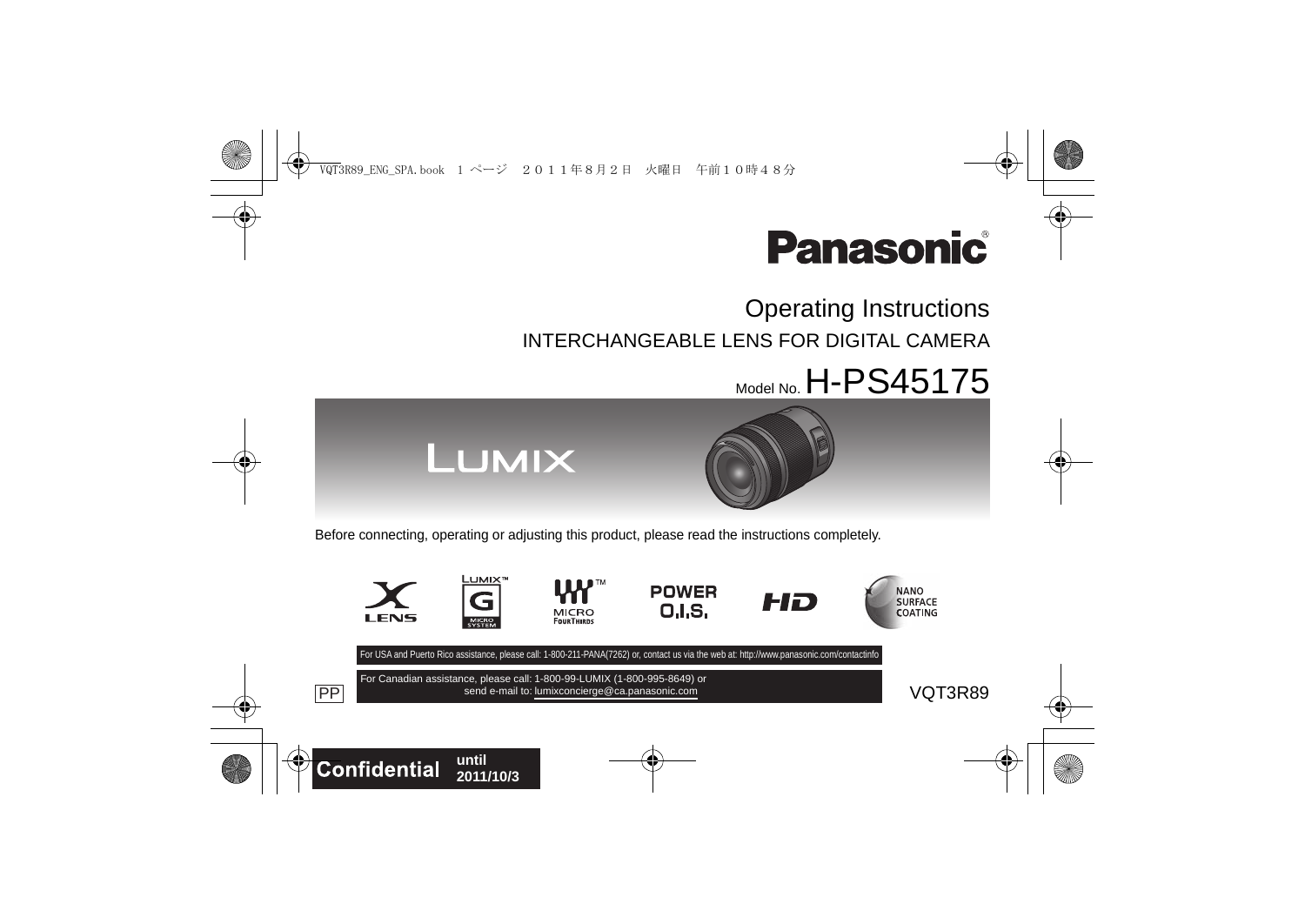# **Contents**

#### **-If you see this symbol-**

#### **Information on Disposal in other Countries outside the European Union**



This symbol is only valid in the European Union. If you wish to discard this product, please contact your local authorities or dealer and ask for the correct method of disposal.

## **THE FOLLOWING APPLIES ONLY IN CANADA.**

This Class B digital apparatus complies with Canadian ICES-003.

# **Information for Your Safety**

**Keep the unit as far away as possible from electromagnetic equipment (such as microwave ovens, TVs, video games, radio transmitters, high-voltage lines etc.).**

- Do not use the camera near cell phones because doing so may result in noise adversely affecting the pictures and sound.
- If the camera is adversely affected by electromagnetic equipment and stops functioning properly, turn the camera off and remove the battery and/or the connected AC adaptor. Then reinsert the battery and/or reconnect the AC adaptor and turn the camera on.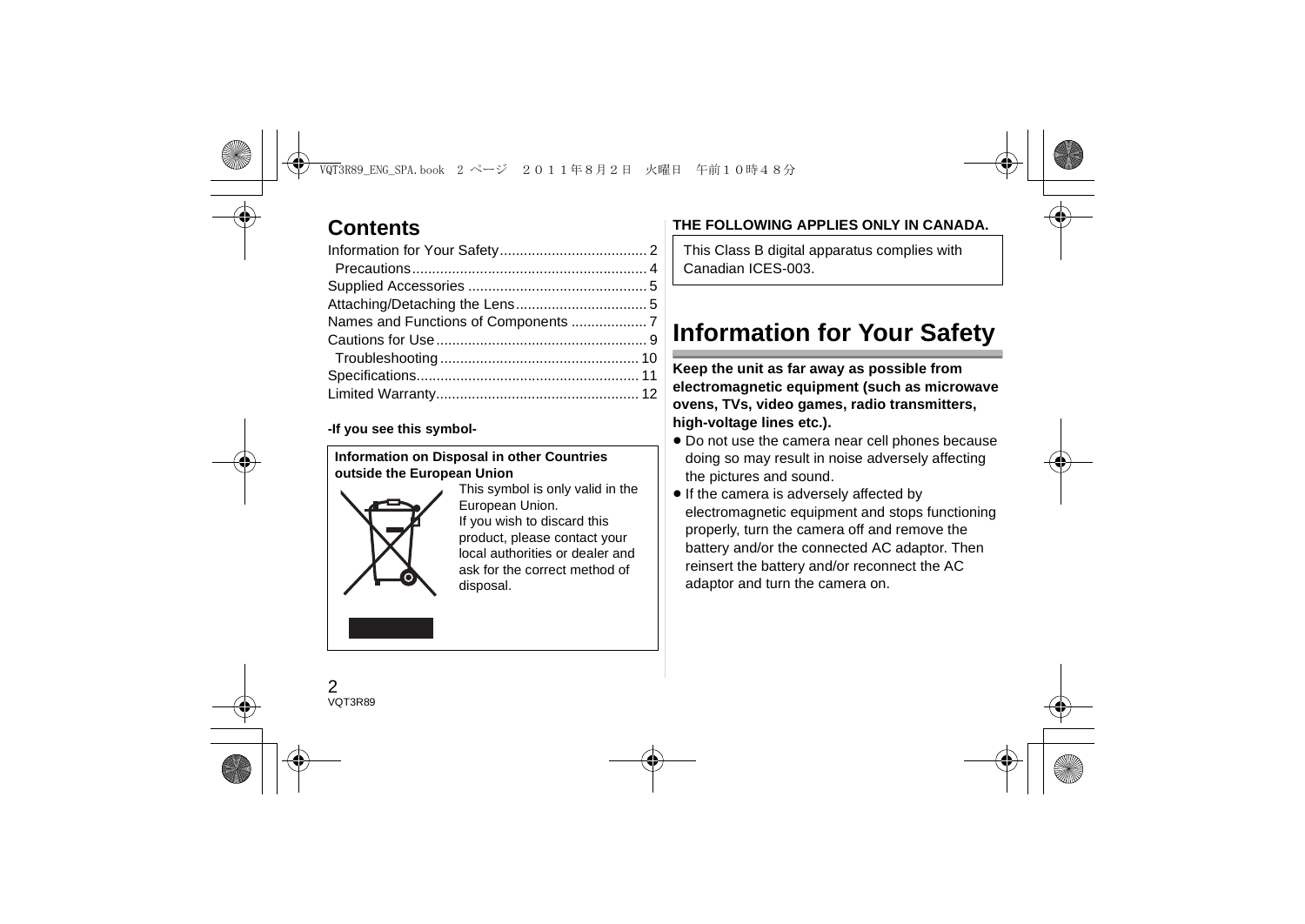The lens can be used with a digital camera compatible with the lens mount standard for the "Micro Four ThirdsTM System".

- It cannot be mounted on the Four Thirds<sup>™</sup> mount specification camera.
- ≥ The digital camera illustrations in these operating instructions show DMC-G3 as an example.
- ≥ The appearance and specifications of products described in this manual may differ from the actual products you have purchased due to later enhancements.
- Micro Four Thirds<sup>TM</sup> and Micro Four Thirds Logo marks are trademarks or registered trademarks of Olympus Imaging Corporation, in Japan, the United States, the European Union and other countries.
- Four Thirds<sup>™</sup> and Four Thirds Logo marks are trademarks or registered trademarks of Olympus Imaging Corporation, in Japan, the United States, the European Union and other countries.
- ≥ G MICRO SYSTEM is a lens exchange type digital camera system of LUMIX based on a Micro Four Thirds System standard.
- Other names of systems and products mentioned in these instructions are usually the registered trademarks or trademarks of the manufacturers who developed the system or product concerned.

#### **THE FOLLOWING APPLIES ONLY IN THE U.S.A.**

#### **FCC Note:**

This equipment has been tested and found to comply with the limits for a Class B digital device, pursuant to Part 15 of the FCC Rules. These limits are designed to provide reasonable protection against harmful interference in a residential installation. This equipment generates, uses and can radiate radio frequency energy and, if not installed and used in accordance with the instructions, may cause harmful interference to radio communications. However, there is no guarantee that interference will not occur in a particular installation. If this equipment does cause harmful interference to radio or television reception, which can be determined by turning the equipment off and on, the user is encouraged to try to correct the interference by one or more of the following measures:

- Reorient or relocate the receiving antenna
- Increase the separation between the equipment and receiver.
- Connect the equipment into an outlet on a circuit different from that to which the receiver is connected.
- Consult the dealer or an experienced radio/TV technician for help.
- Any unauthorized changes or modifications to this equipment would void the user's authority to operate this device.
- This device complies with Part 15 of the FCC Rules. Operation is subject to the following two conditions: (1) This device may not cause harmful interference, and (2) this device must accept any interference received, including interference that may cause undesired operation.

Responsible Party:

Panasonic Corporation of North America One Panasonic Way Secaucus, NJ 07094

Support Contact: Panasonic Consumer Electronics Company Telephone No.: 1-800-211-PANA (7262)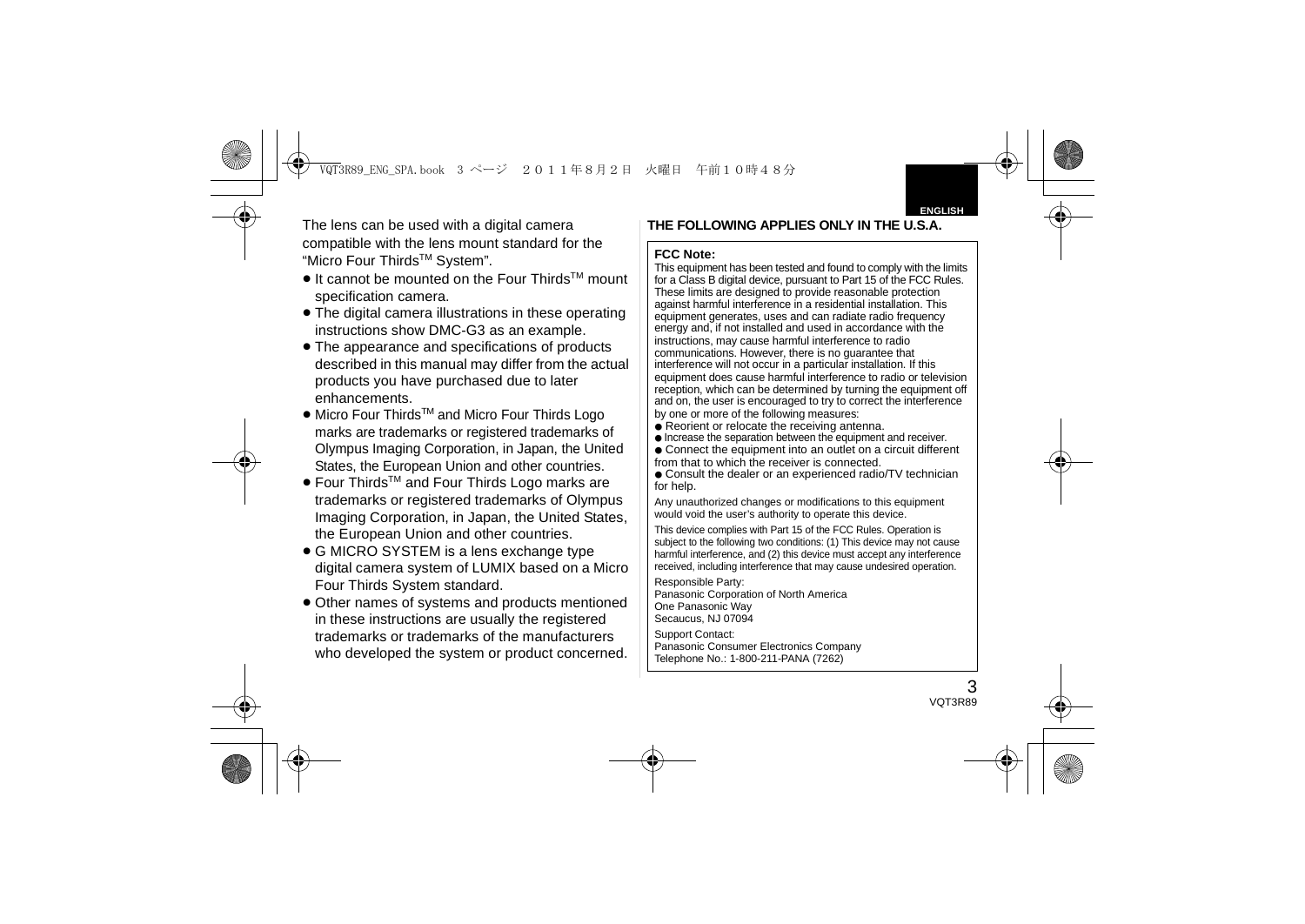#### *Precautions*

## ∫**Lens Care**

- ≥ **Sand and dust can damage the lens. Make sure that no sand or dust gets inside the lens or the terminals when using the lens on a beach, etc.**
- ≥ **This lens is not waterproof. If drops of water get onto the lens, wipe the lens with a dry cloth.**
- Do not press the lens with excessive force.
- ≥ When there is dirt (water, oil, and fingerprints, etc.) on the surface of the lens, the picture may be affected. Lightly wipe the surface of the lens with a soft, dry cloth before and after taking pictures.
- Do not place the lens mount facing downwards. Do not allow the lens contact points  $(1)$  to become dirty.



## ∫**About Condensation (Fogging of the Lens)**

- Condensation occurs when there are differences in temperature and humidity as described below. Condensation can cause the lens to become dirty and lead to mold and malfunctioning, so exercise caution in the following situations:
	- When the camera is brought indoors from outside during cold weather
	- When the camera is brought into an airconditioned car
	- When cold air from an air conditioner is directly blown onto the lens
	- In humid places
- ≥ Put the camera into a plastic bag to allow it to acclimatize to the surrounding temperature in order to prevent condensation. If condensation occurs, turn the power off and leave it for about two hours. Once the camera acclimatizes to the surrounding temperature the condensation will go away naturally.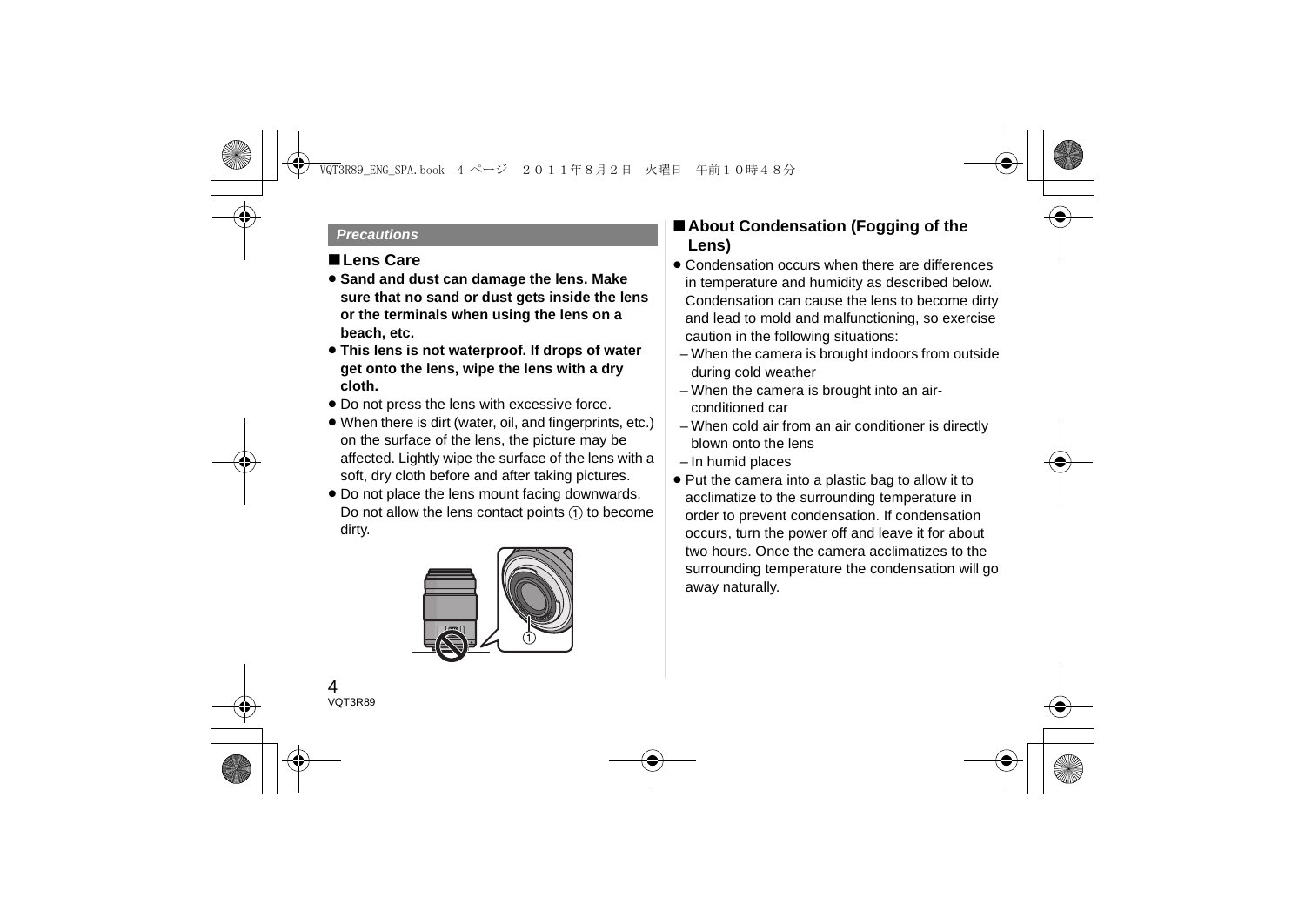# **Supplied Accessories**

#### **[Inspection to be performed when you unpack the unit]**

When removing the unit from its packing box, check that the main unit and the supplied accessories are there and also check their external appearance and functions to verify that they have not sustained any damage during distribution and transportation. If you discover any trouble, contact your vendor

before using the product.

Product numbers correct as of August 2011. These may be subject to change.



- **1**Lens Storage Bag
- **2**Lens Hood
- **3**Lens Cap
- **4**Lens Rear Cap

(The lens rear cap and lens cap are attached to the interchangeable lens at the time of purchase.)

# **Attaching/Detaching the Lens**

● Refer also to the camera's operating instructions for attaching and detaching the lens.

## ∫**Attaching the Lens**

- Check that the camera is turned off.
- **1 Turn the lens rear cap to detach it.**A: Lens Rear Cap



 $\left( 3\right)$ 

- **2 Align the lens fitting marks** B **(red marks) on the camera body and the lens and then rotate the lens in the direction of the arrow until it clicks.**
	- Do not press the lens release button (c) when you attach a lens.
	- Do not try to attach the lens when holding it at an angle to the camera body as the lens mount may get scratched.
	- Check that the lens is attached correctly.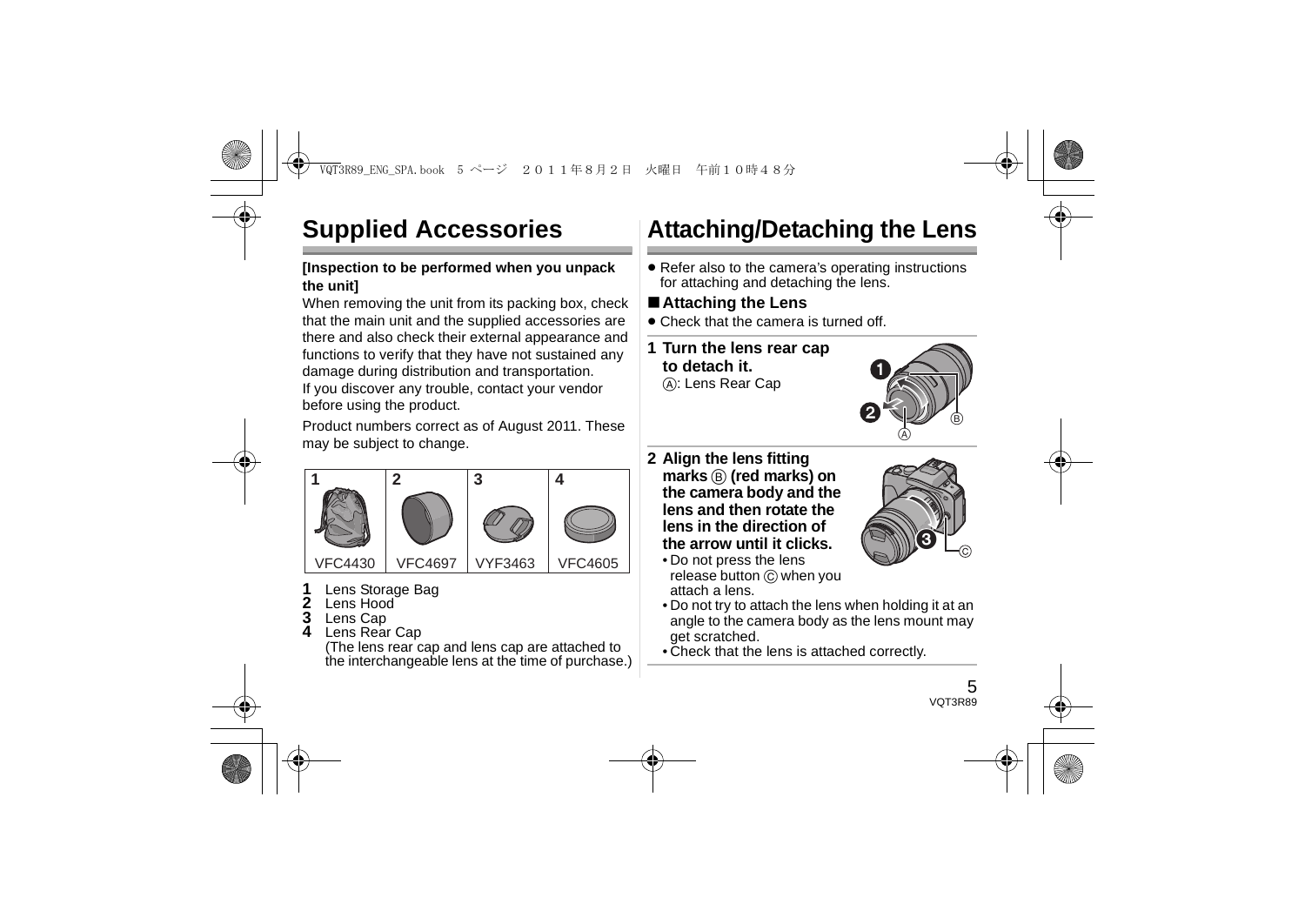## ∫**Detaching the Lens**

● Check that the camera is turned off.

#### **While pressing on the lens release button**  $\textcircled{b}$ **. rotate the lens toward the arrow until it stops and then remove.**



- Attach the lens rear cap so that the lens contact point does not get scratched.
- Attach the body cap to the camera so no dirt or dust will get inside the main unit.
- ∫**Attaching and Detaching the Lens Cap Pinch the lens cap as shown in the figure to attach or detach.**



• Be careful not to lose the lens cap.

## ∫**Attaching the Lens Hood (Supplied Accessory)**

**Insert the lens hood into the lens, and turn in the direction of the arrow until it stops.**  $(F)$ : Fit to the mark



# ■ Temporarily Storing the Lens Hood

- **1 Turn the lens hood in the direction of the arrow to detach it.**
- **2 Reverse the lens hood and then attach it in the same way as shown previously.**



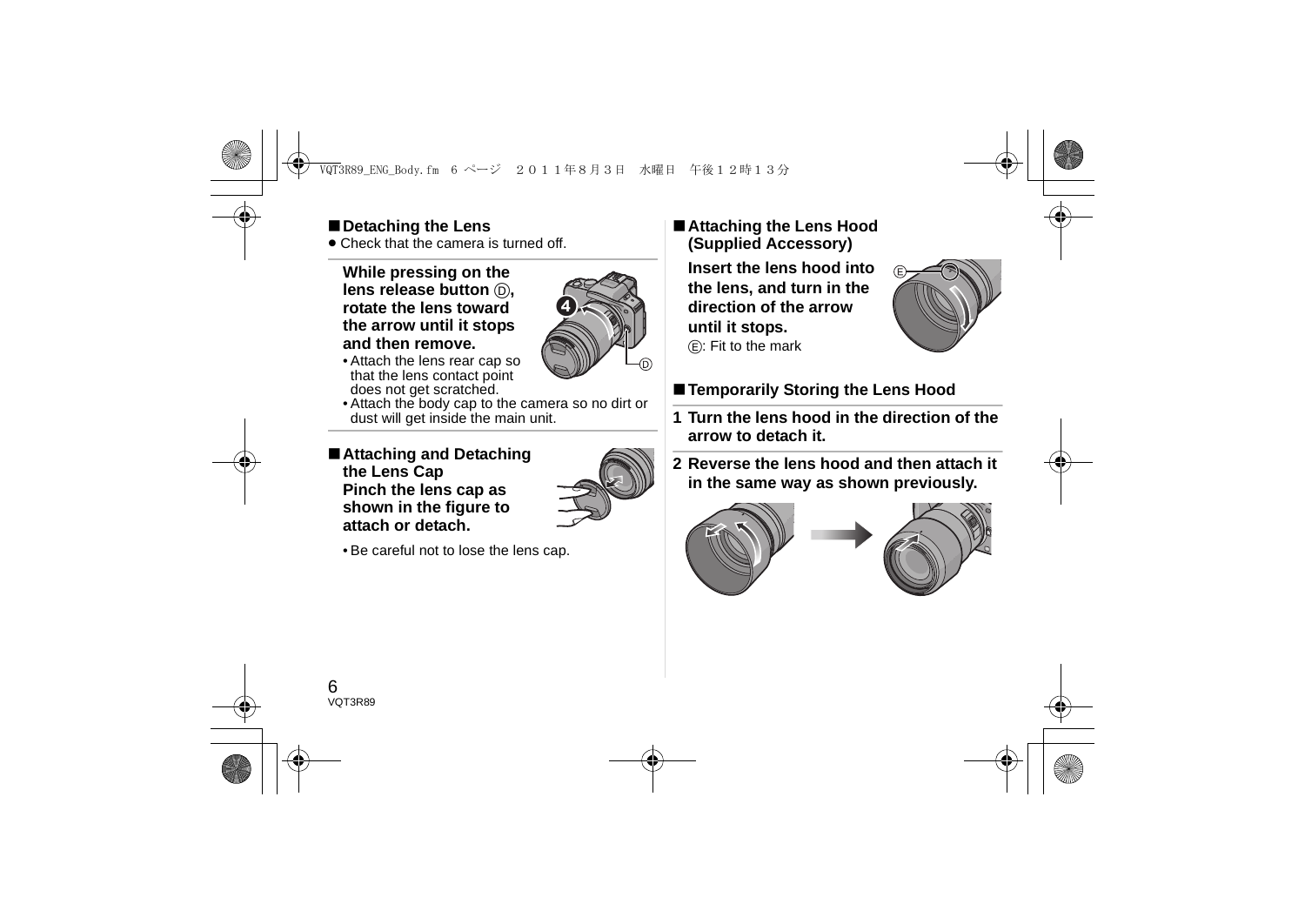- When taking pictures with the flash with the lens hood attached, the lower portion of the screen may turn dark (vignetting effect) and the control of the flash may be disabled because the photo flash may be obscured by the lens hood. We recommend detaching the lens hood.
- When using the AF assist lamp in the dark, detach the lens hood.

## ∫**Attaching Filters**

- ≥ Vignetting may occur if using 2 or more MC protectors (optional: DMW-LMC46), PL filters (optional: DMW-LPL46) or ND filters (optional: DMW-LND46), or if using thick protectors and/or filters.
- The filter may become impossible to remove if excessively tightened, so please refrain from tightening it too strongly.
- ≥ It is possible to attach the lens cap with the filter already attached.
- ≥ You cannot attach a conversion lens or adaptor to this lens. A filter may be used, but attaching any other element may cause damage to the lens.

# **Names and Functions of Components**



- **1**Lens surface
- **2**Focus ring

Rotate to focus when taking pictures with manual focus.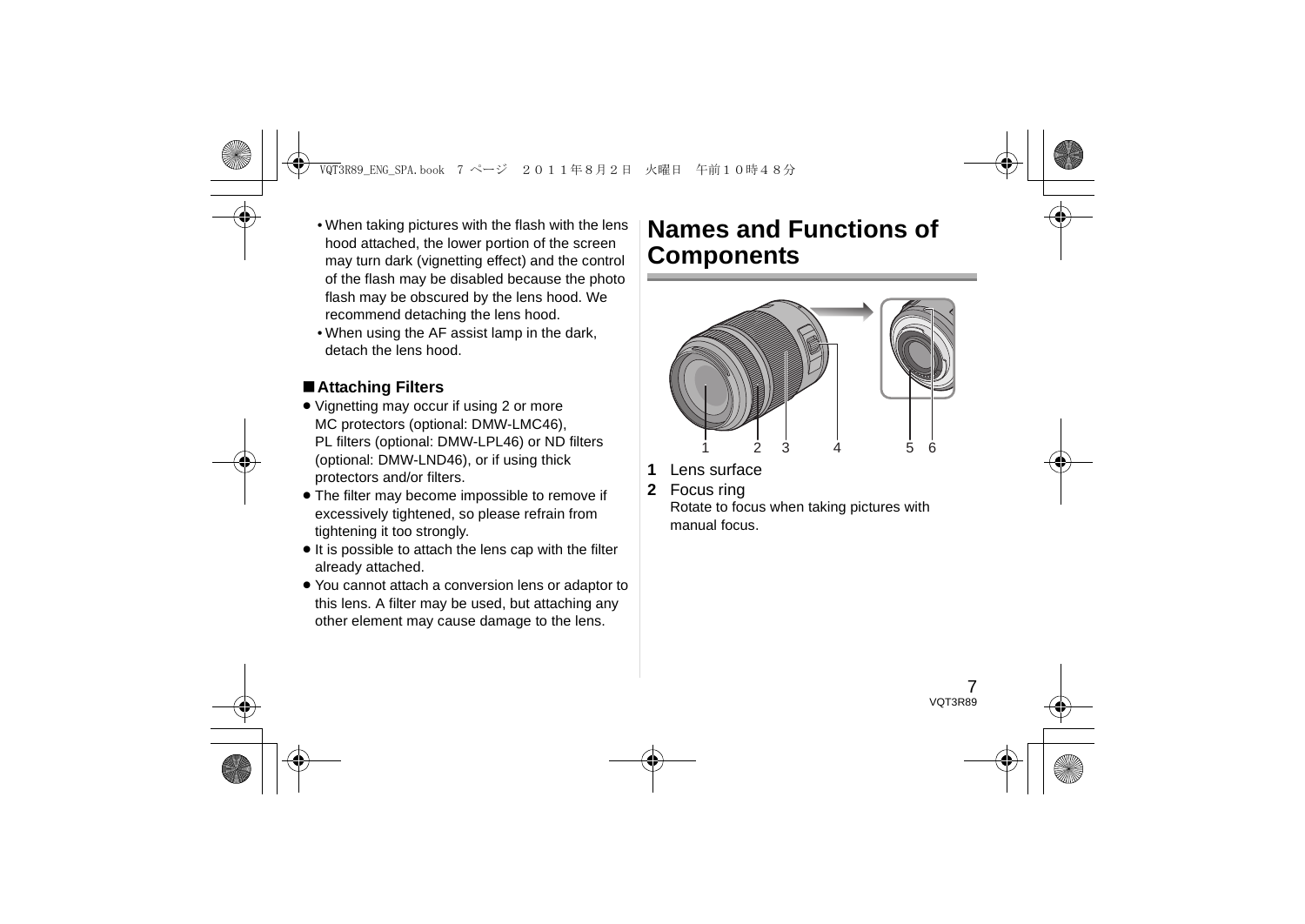**3** Zoom ring

Rotate the zoom ring to the [T] (Tele side) or [W] (Wide side).

[T]: To make subjects appear closer use (Tele)



- [W]: To make subjects appear further away use (Wide)
- The zoom speed varies depending on the speed to rotate the ring.

# **4** Zoom lever

Move the zoom lever to the [T] (Tele side) or [W] (Wide side).

[T]: To make subjects appear closer use (Tele)



- The zoom speed varies depending on the range over which the zoom lever is moved.
- If you take your finger off the zoom lever during zoom operation while recording a motion picture, the operation sound may be recorded. When returning the zoom lever to the original position, move it quietly.
- **5** Contact points
- **6**Lens fitting mark

## **Note**

- Zoom speed will be slower than normal when recording a motion picture.
- ≥ When flash recording with a close subject, the light of the flash will be blocked by the lens and part of the picture may be dark. Check the distance from the subject when recording.
- There is no indication of focal length on the lens. The focal length is displayed on the screen of the digital camera when attached to the compatible digital camera. Focal length is not displayed on the digital camera that is not compatible. For details on the digital camera used, refer to the website.

http://panasonic.jp/support/global/cs/dsc/ (This Site is English only.)

8VQT3R89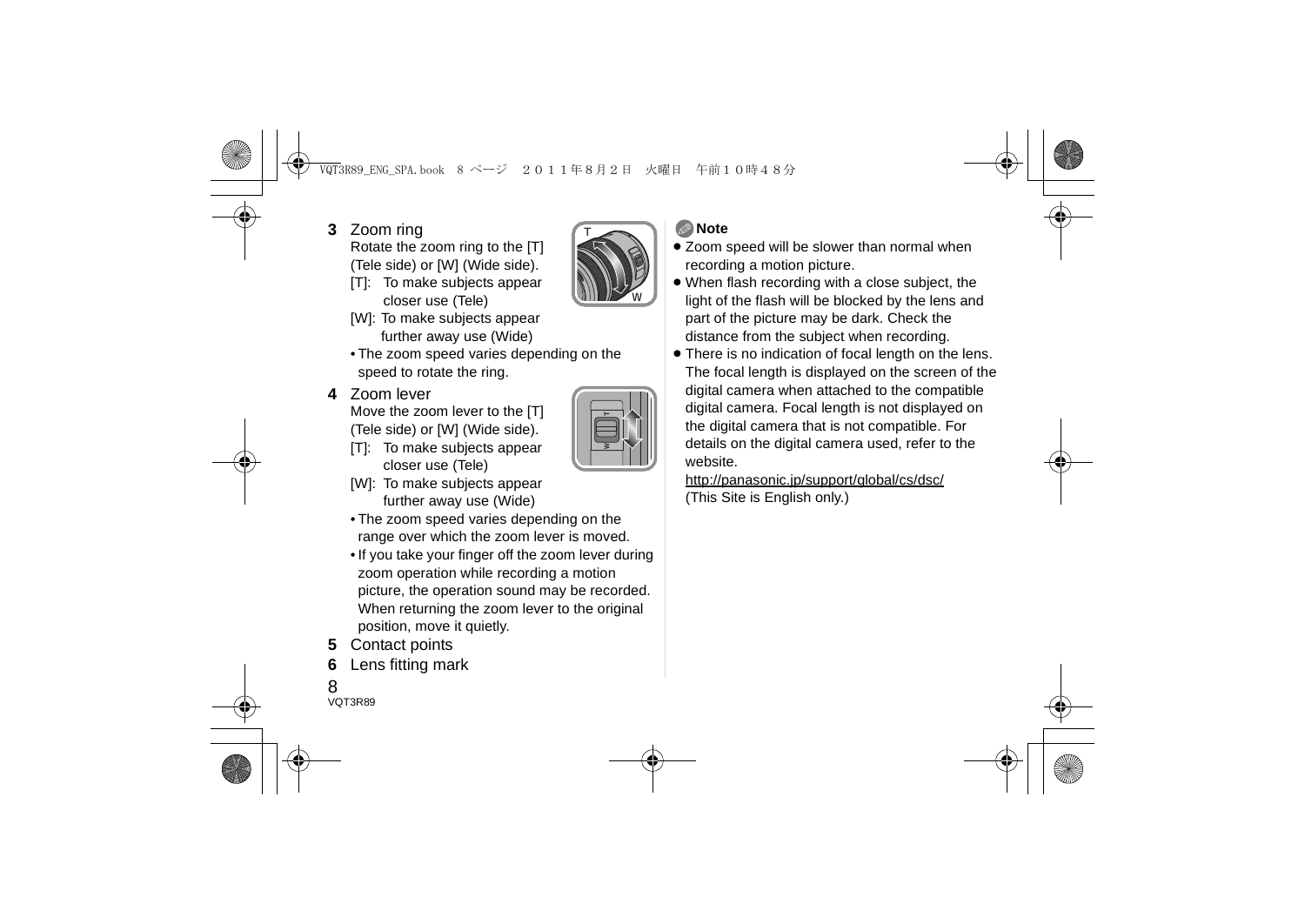# **Cautions for Use**

#### **Take care not to drop or knock the lens. Also take care not to put a lot of pressure on the lens.**

≥ Take care not to drop the bag that you inserted the lens in as it may damage the lens. The camera may stop operating normally and pictures may no longer be recorded.

#### **When using pesticides and other volatile substances around the camera make sure that they do not get onto the lens.**

● If such substances get onto the lens they can damage the exterior case or cause the paint to peel.

#### **Do not carry the unit when it is still attached to the camera body.**

- Under no circumstances should the unit be stored in any of the following locations since doing so may cause problems in operation or malfunctioning.
- In direct sunlight or on a beach in summer
- In locations with high temperatures and humidity levels or where the changes in temperature and humidity are acute
- In locations with high concentrations of sand, dust or dirt
- Where there is fire
- Near heaters, air conditioners or humidifiers
- Where water may make the unit wet
- Where there is vibration
- Inside a vehicle
- Refer also to the operating instructions of the digital camera.
- When the unit is not going to be used for a prolonged period, we recommend storing with a desiccant (silica gel). Failure to do so may result in performance failure caused by mold, etc. It is recommended that you check the unit's operation prior to use.
- Do not leave the lens in contact with rubber or plastic products for extended periods of time.
- ≥ Do not touch the lens contact point. Doing so can cause failure of the unit.
- Do not disassemble or alter the unit.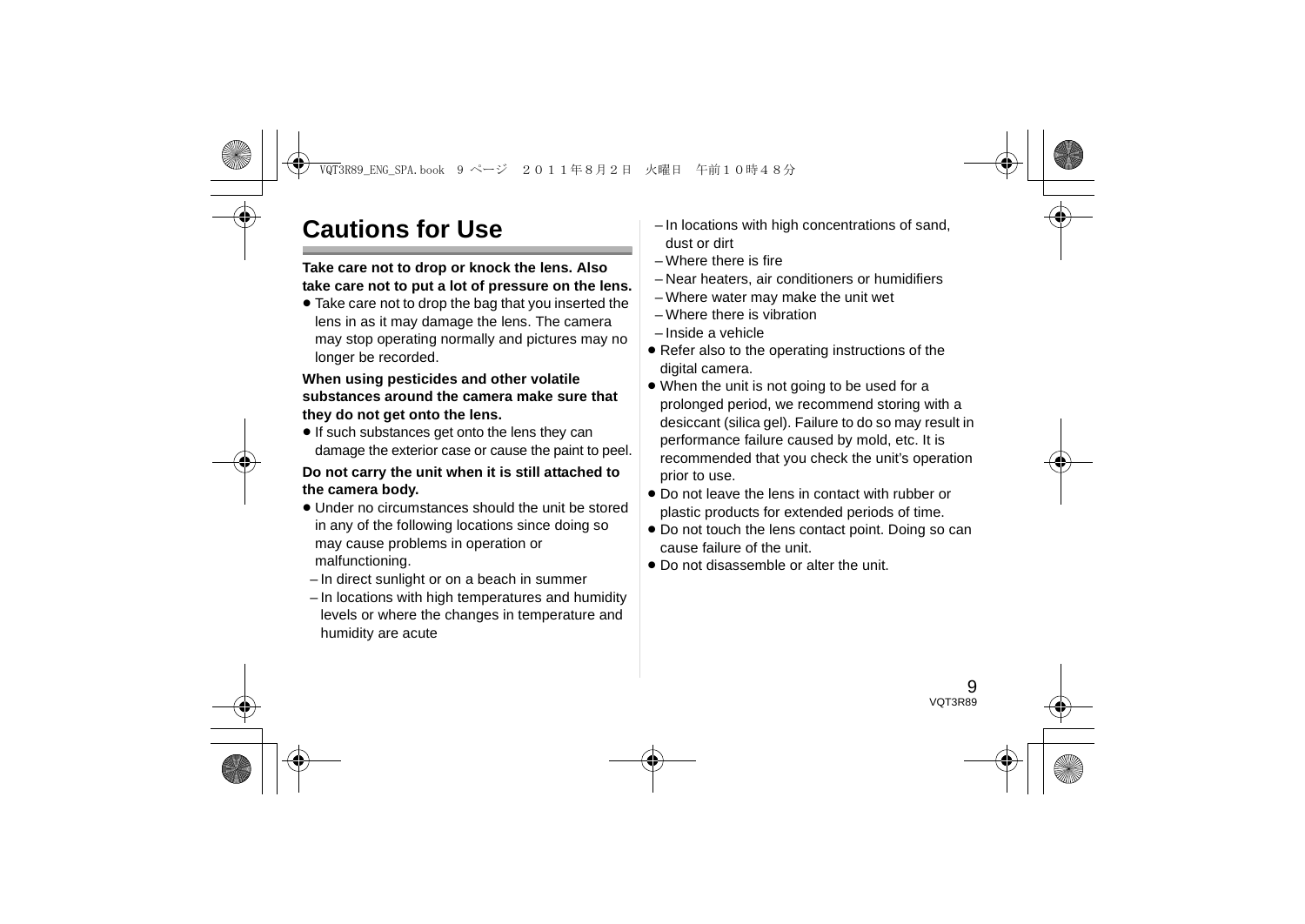#### **Do not use benzine, thinner, alcohol or other similar cleaning agents to clean the lens glass or exterior cabinet.**

- Using solvents can damage the lens or cause the paint to peel.
- ≥ Wipe off any dust or fingerprints with a soft, dry cloth.
- ≥ Use a dry, dust cloth to remove dirt and dust on the zoom ring and focus ring.
- ≥ Do not use a household detergent or a chemically treated cloth.

#### *Troubleshooting*

#### **A sound is heard when the camera is turned on or off.**

• This is the sound of lens or aperture movement and is not a malfunction.

#### **When this lens is attached to digital camera, stabilizer function cannot be turned off or stabilizer function does not work.**

- The Optical Image Stabilizer function of this lens only works correctly with supported cameras.
	- $\rightarrow$  When older Panasonic digital cameras (DMC-GF1, DMC-GH1, DMC-G1) are used, [STABILIZER] in the [REC] mode menu cannot be set to [OFF]. It is recommended to update the firmware of the digital camera at the following website.

#### http://panasonic.jp/support/global/cs/dsc/ download/

 $\rightarrow$  When using this lens with another make of digital cameras, the Optical Image Stabilizer function will not work. (As of August 2011)

For details, contact the respective company.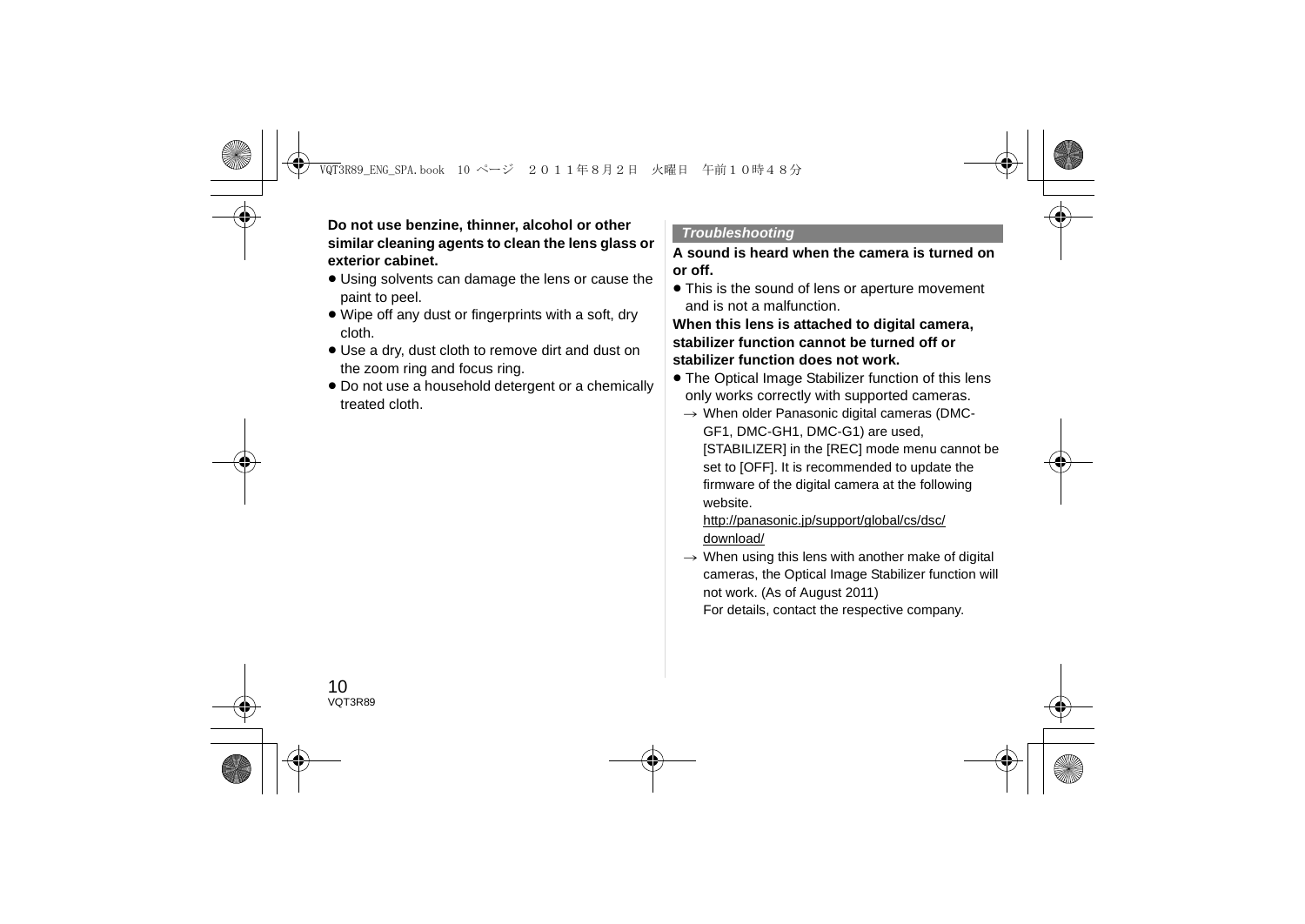#### **INTERCHANGEABLE LENS FOR DIGITAL CAMERA "LUMIX G X VARIO PZ 45–175 mm/F4.0–5.6 ASPH./POWER O.I.S."**

| <b>Focal length</b>                | $f=45$ mm to 175 mm                                                    |
|------------------------------------|------------------------------------------------------------------------|
|                                    | (35 mm film camera equivalent: 90 mm to 350 mm)                        |
| Aperture type                      | 7 diaphragm blades/circular aperture diaphragm                         |
| Aperture range                     | F4.0 (Wide) to F5.6 (Tele)                                             |
| Minimum aperture value             | F <sub>22</sub>                                                        |
| Lens construction                  | 14 elements in 10 groups (2 aspherical lenses, 2 ED Lens)              |
| Nano surface coating               | <b>Yes</b>                                                             |
| In focus distance                  | 0.9 m (2.95 feet) to $\infty$ (from the focus distance reference line) |
| <b>Maximum image magnification</b> | $0.2 \times (35$ mm film camera equivalent: $0.4 \times$ )             |
| Optical image stabilizer           | Available                                                              |
| [O.I.S.] switch                    | None (Setting of the [STABILIZER] is done in [REC] mode menu           |
|                                    | by LUMIX digital cameras.)                                             |
| <b>Mount</b>                       | "Micro Four Thirds Mount"                                              |
| Angle of view                      | $27^{\circ}$ (Wide) to $7.1^{\circ}$ (Tele)                            |
| <b>Filter diameter</b>             | 46 mm (1.81 inch)                                                      |
| Max. diameter                      | Approx. 61.6 mm (2.43 inch)                                            |
| <b>Overall length</b>              | Approx. 90.0 mm (3.54 inch)                                            |
|                                    | (from the tip of the lens to the base side of the lens mount)          |
| Mass (Weight)                      | Approx. $210 \text{ g}$ (0.463 lb)                                     |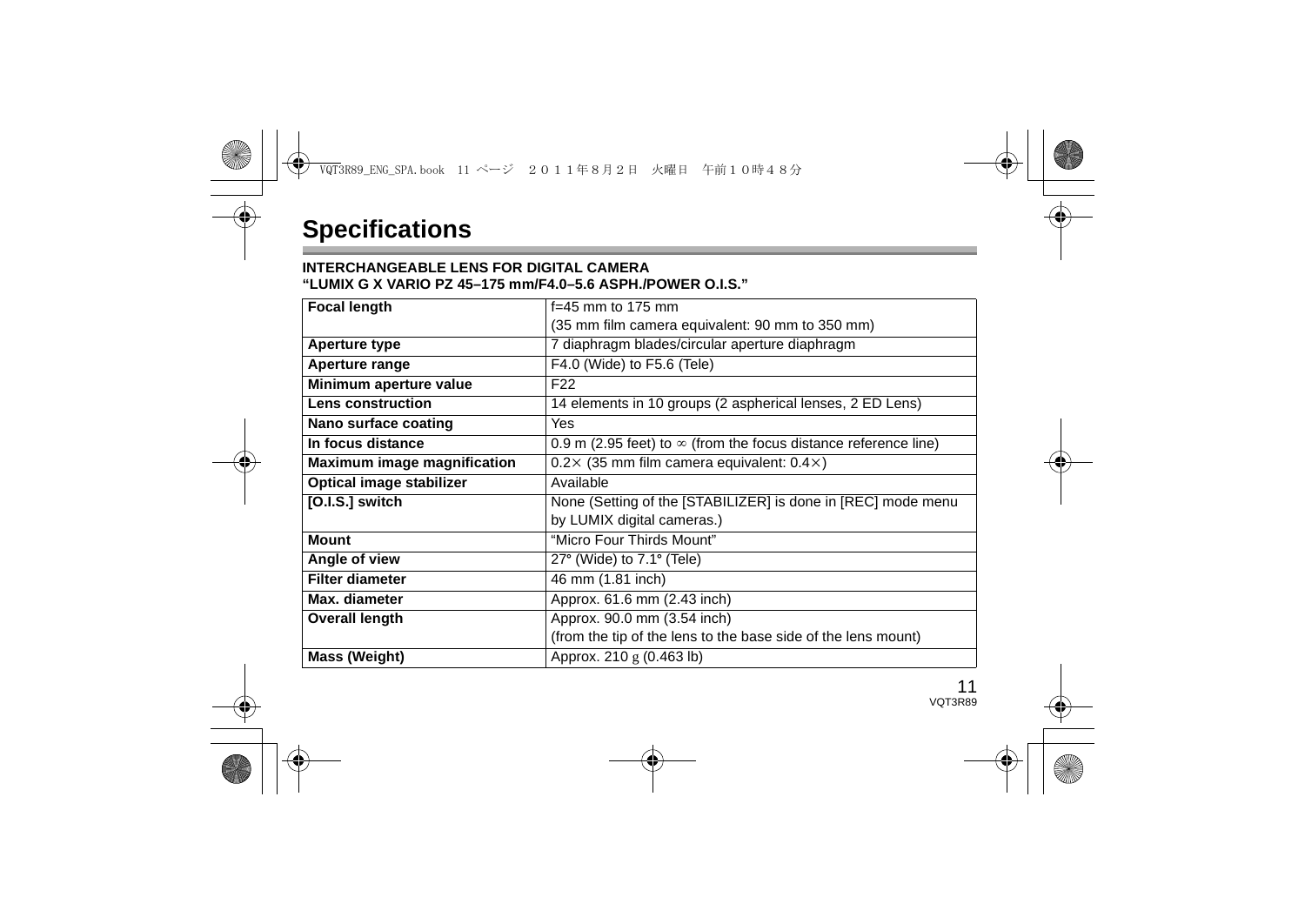# **Limited Warranty**

# **FOR U.S.A. and Puerto Rico**

#### **PANASONIC CONSUMER ELECTRONICS COMPANY, DIVISION OF PANASONIC CORPORATION OF NORTH AMERICA**

One Panasonic Way, Secaucus, New Jersey 07094

## **Panasonic** Digital Still Camera ACCESSORIES LIMITED WARRANTY

#### **Limited Warranty Coverage**

If your product does not work properly because of a defect in materials or workmanship, Panasonic Consumer Electronics Company (referred to as "the warrantor") will, for the length of the period indicated on the chart below, which starts with the date of original purchase ("warranty period"), at its option either (a) repair your product with new or refurbished parts, or (b) replace it with a new or a refurbished product. The decision to repair or replace will be made by the warrantor.

| I PRODUCT OR PART NAME                  | <b>PARTS</b> | <b>LABOR</b> |
|-----------------------------------------|--------------|--------------|
| Interchangeable Lens for Digital Camera | 1 (ONE) YEAR | 1 (ONE) YEAR |

You must Mail-In your product during the warranty period. This warranty only applies to products purchased and serviced in the United States or Puerto Rico. This warranty is extended only to the original purchaser of a new product which was not sold "as is".

#### **Mail-In Service**

For assistance in obtaining service in the United States and Puerto Rico please contact:

Panasonic Camera and Digital Service Center

1590 Touhy Ave.

Elk Grove Village, IL 60007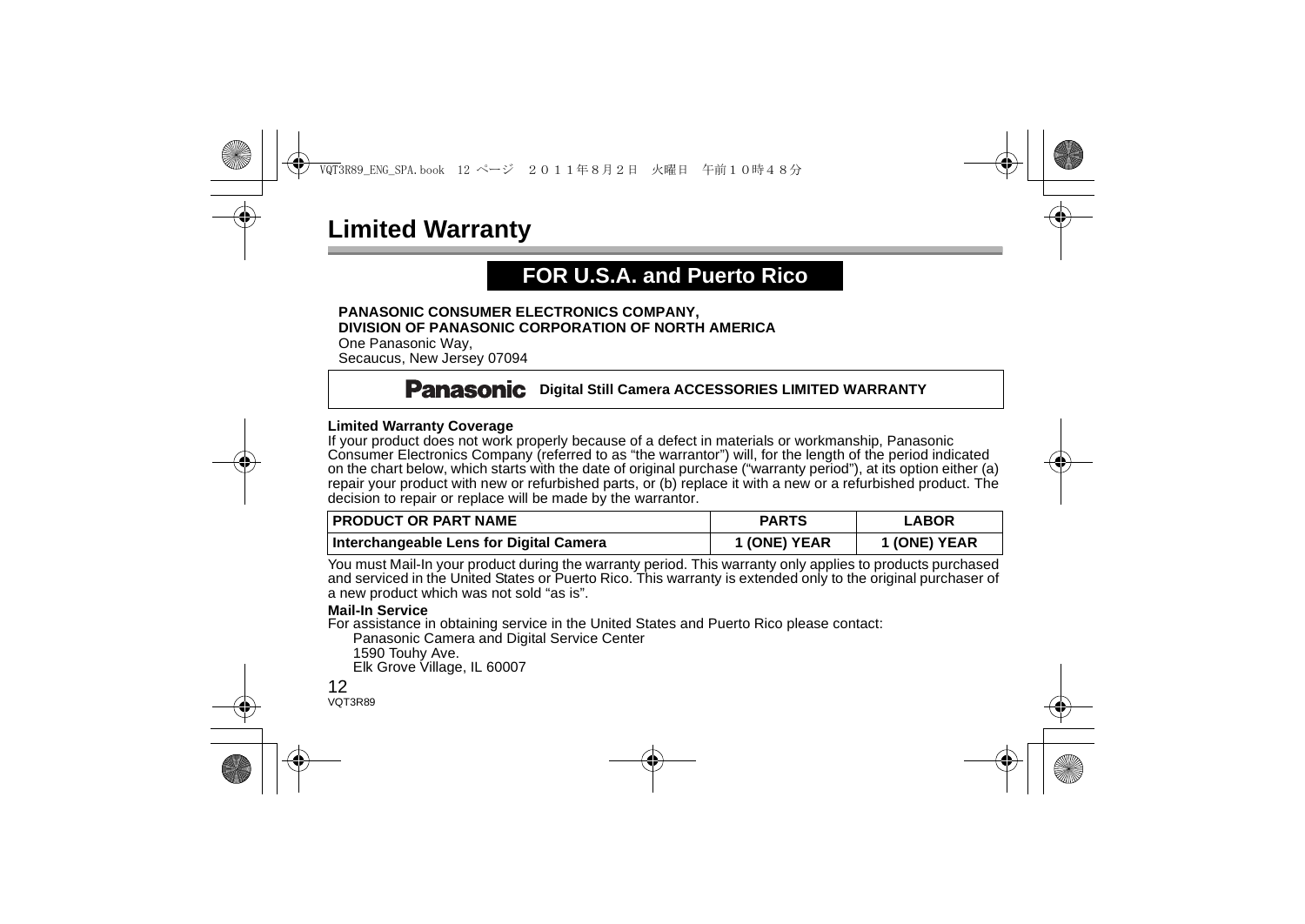If repair is needed during the warranty period the purchaser will be required to furnish a sales receipt/proof of purchase indicating date of purchase.

Also, purchaser will be responsible for shipping the unit to the above address.

#### **Limited Warranty Limits And Exclusions**

This warranty ONLY COVERS failures due to defects in materials or workmanship, and DOES NOT COVER normal wear and tear or cosmetic damage. The warranty ALSO DOES NOT COVER damages which occurred in shipment, or failures which are caused by products not supplied by the warrantor, or failures which result from accidents, misuse, abuse, neglect, mishandling, misapplication, alteration, faulty installation, set-up adjustments, misadjustment of consumer controls, improper maintenance, power line surge, lightning damage, modification, or commercial use (such as in a hotel, office, restaurant, or other business), rental use of the product, service by anyone other than a Factory Service Center or other Authorized Servicer, or damage that is attributable to acts of God.

#### **THERE ARE NO EXPRESS WARRANTIES EXCEPT AS LISTED UNDER "LIMITED WARRANTY COVERAGE". THE WARRANTOR IS NOT LIABLE FOR INCIDENTAL OR CONSEQUENTIAL DAMAGES RESULTING FROM THE USE OF THIS PRODUCT, OR ARISING OUT OF ANY BREACH OF THIS WARRANTY.**

**(As examples, this excludes damages for lost time, travel to and from the servicer, or loss of, or failure to obtain, images, data or other camera memory content. The items listed are not exclusive, but are for illustration only.) ALL EXPRESS AND IMPLIED WARRANTIES, INCLUDING THE WARRANTY OF MERCHANTABILITY, ARE LIMITED TO THE PERIOD OF THE LIMITED WARRANTY.**

Some states do not allow the exclusion or limitation of incidental or consequential damages, or limitations on how long an implied warranty lasts, so the exclusions may not apply to you.

This warranty gives you specific legal rights and you may also have others rights which vary from state to state. If a problem with this product develops during or after the warranty period, you may contact your dealer or Service Center. If the problem is not handled to your satisfaction, then write to the warrantor's Consumer Affairs Department at the addresses listed for the warrantor.

PARTS AND SERVICE WHICH ARE NOT COVERED BY THIS LIMITED WARRANTY ARE YOUR RESPONSIBILITY.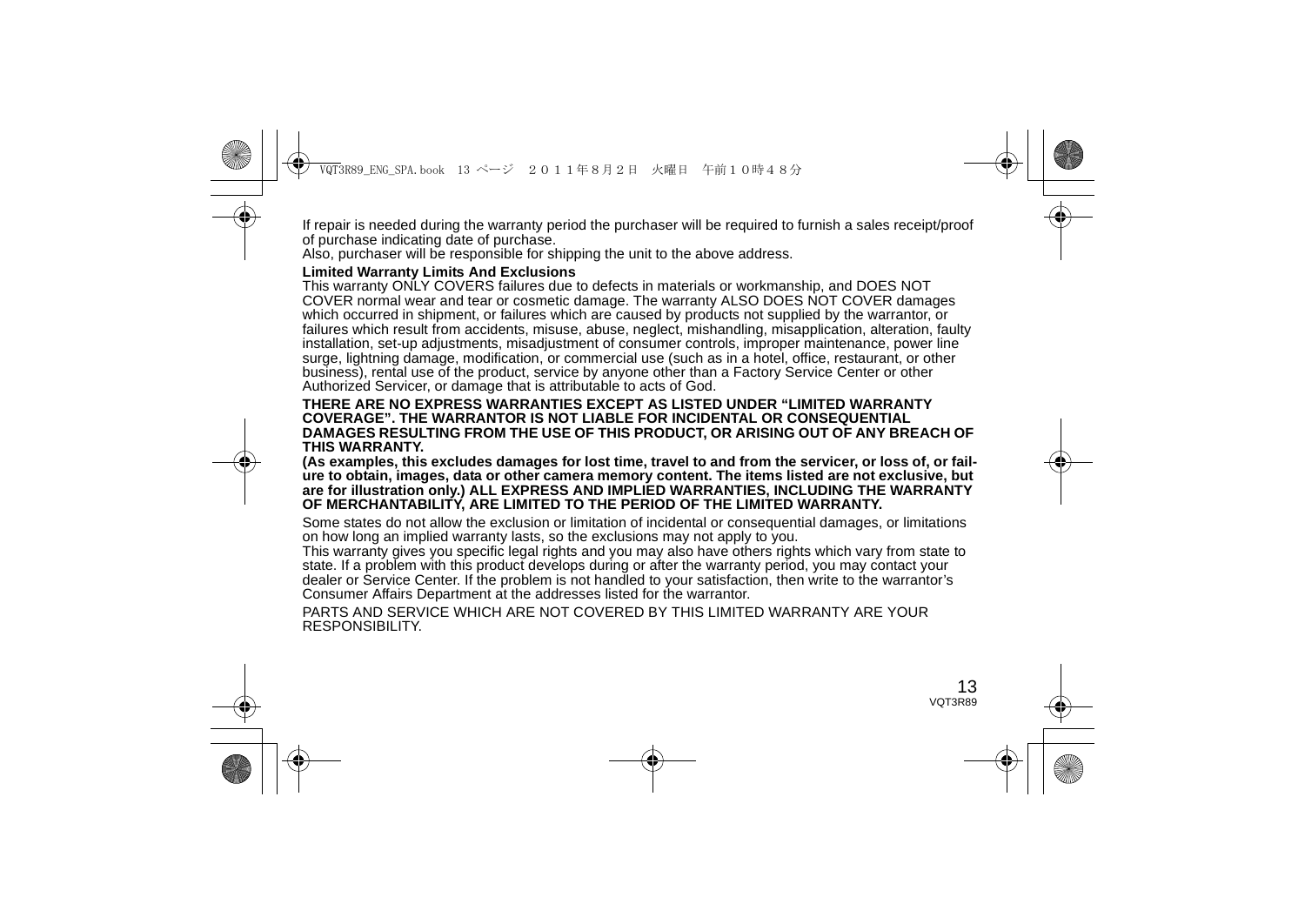# **FOR CANADA**

#### **Panasonic Canada Inc.**

5770 Ambler Drive, Mississauga, Ontario L4W 2T3

#### **PANASONIC PRODUCT – LIMITED WARRANTY**

Panasonic Canada Inc. warrants this product to be free from defects in material and workmanship under normal use and for a period as stated below from the date of original purchase agrees to, at its option either (a) repair your product with new or refurbished parts, (b) replace it with a new or a refurbished equivalent value product, or (c) refund your purchase price. The decision to repair, replace or refund will be made by Panasonic Canada Inc.

| <b>Digital Camera</b>             | One (1) year, parts and labour     |
|-----------------------------------|------------------------------------|
| <b>Digital Photo Peripherals</b>  | One (1) year, parts and labour     |
| <b>Digital Camera Accessories</b> | Ninety (90) days, parts and labour |

This warranty is given only to the original purchaser, or the person for whom it was purchased as a gift, of a Panasonic brand product mentioned above sold by an authorized Panasonic dealer in Canada and purchased and used in Canada, which product was not sold "as is", and which product was delivered to you in new condition in the original packaging.

#### **IN ORDER TO BE ELIGIBLE TO RECEIVE WARRANTY SERVICE HEREUNDER, A PURCHASE RECEIPT OR OTHER PROOF OF DATE OF ORIGINAL PURCHASE, SHOWING AMOUNT PAID AND PLACE OF PURCHASE IS REQUIRED**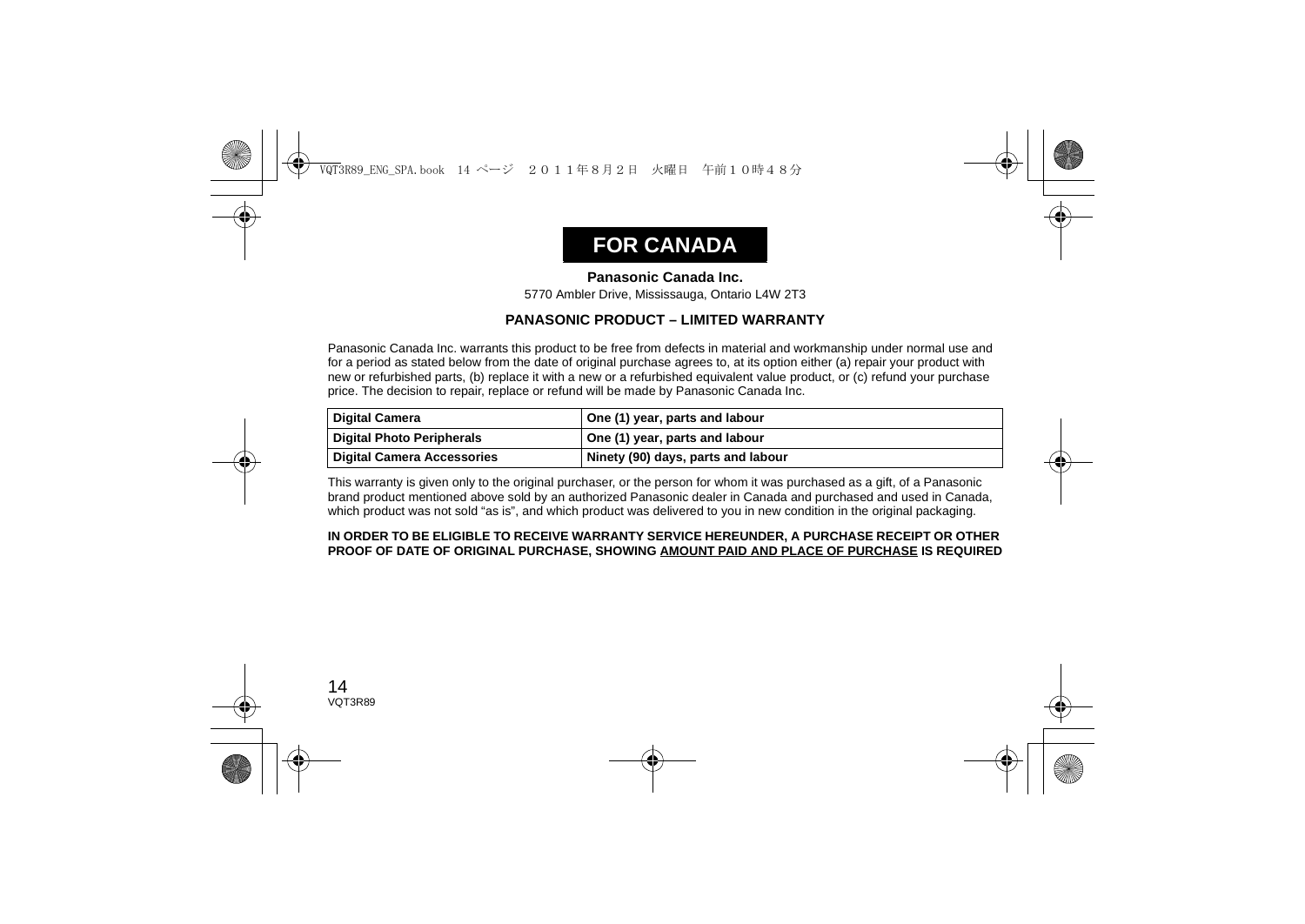#### **LIMITATIONS AND EXCLUSIONS**

This warranty ONLY COVERS failures due to defects in materials or workmanship, and DOES NOT COVER normal wear and tear or cosmetic damage. The warranty ALSO DOES NOT COVER damages which occurred in shipment, or failures which are caused by products not supplied by Panasonic Canada Inc., or failures which result from accidents, misuse, abuse, neglect, mishandling, misapplication, alteration, faulty installation, set-up adjustments, misadjustment of consumer controls, improper maintenance, improper batteries, power line surge, lightning damage, modification, introduction of sand, humidity or liquids, commercial use such as hotel, office, restaurant, or other business or rental use of the product, or service by anyone other than a Authorized Servicer, or damage that is attributable to acts of God.

Dry cell batteries, printer ink cartridge and paper are also excluded from coverage under this warranty. Rechargeable batteries are warranted for ninety (90) days from date of original purchase.

THIS EXPRESS, LIMITED WARRANTY IS IN LIEU OF ALL OTHER WARRANTIES, EXPRESS OR IMPLIED, INCLUDING ANY IMPLIED WARRANTIES OF MERCHANTABILITY AND FITNESS FOR A PARTICULAR PURPOSE. IN NO EVENT WILL PANASONIC CANADA INC. BE LIABLE FOR ANY SPECIAL, INDIRECT OR CONSEQUENTIAL DAMAGES RESULTING FROM THE USE OF THIS PRODUCT OR ARISING OUT OF ANY BREACH OF ANY EXPRESS OR IMPLIED WARRANTY. (As examples, this warranty excludes damages for lost time, travel to and from the Authorized Servicer, loss of or damage to media or images, data or other memory or recorded content. This list of items is not exhaustive, but for illustration only.)

In certain instances, some jurisdictions do not allow the exclusion or limitation of incidental or consequential damages, or the exclusion of implied warranties, so the above limitations and exclusions may not be applicable. This warranty gives you specific legal rights and you may have other rights which vary depending on your province or territory.

#### **WARRANTY SERVICE**

**For product operation and information assistance,** please contact:

| Our Customer Care Centre: | Telephone: 1-800-99-LUMIX (1-800-995-8649)  |
|---------------------------|---------------------------------------------|
|                           | Fax # : (905) 238-2360                      |
|                           | Email link: lumixconcierge@ca.panasonic.com |

For defective product exchange within the warranty period, please contact the original Dealer or our Customer Care Centre.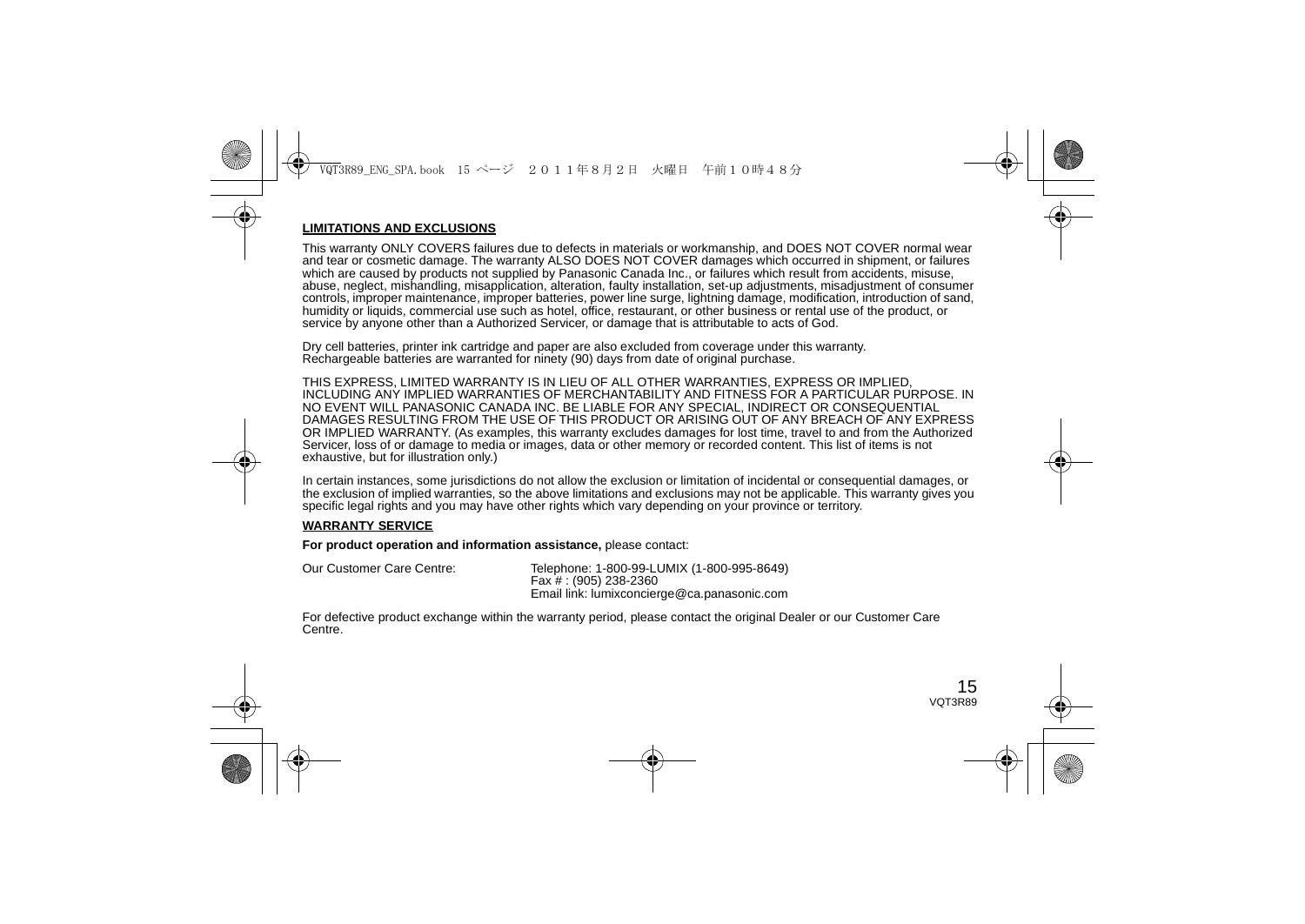# **Indice**

| Información para su seguridad  16         |  |
|-------------------------------------------|--|
| Prevención contra las averías  18         |  |
|                                           |  |
|                                           |  |
| Nombres y funciones de los componentes 21 |  |
|                                           |  |
|                                           |  |
|                                           |  |

#### **-Si ve este símbolo-**

#### **Información sobre la eliminación en otros países no pertenecientes a la Unión Europea**



Este símbolo sólo es válido en la Unión Europea. Si desea desechar este producto, póngase en contacto con las autoridades locales o con su distribuidor para que le informen sobre el método correcto de eliminación.

# **LO SIGUIENTE SÓLO INTERESA A CANADÁ.**

Este aparato digital de la clase B cumple con ICES-003 canadiense.

# **Información para su seguridad**

**Mantenga la unidad lo más lejos que sea posible de equipos electromagnéticos (como hornos de microondas, televisores, vídeo juegos, trasmisores radio, líneas de alto voltaje, etc.).**

- ≥ No utilice la cámara cerca de teléfonos móviles, ya que lo de hacerlo puede producir ruido que afectará negativamente a las imágenes y el sonido.
- ≥ Si la cámara queda afectada negativamente por un equipo electromagnético y deja de funcionar correctamente, apague la cámara y quite la batería y/o el adaptador de CA conectado. Luego vuelva a insertar la batería y/o vuelva a conectar el adaptador de CA y encienda la cámara.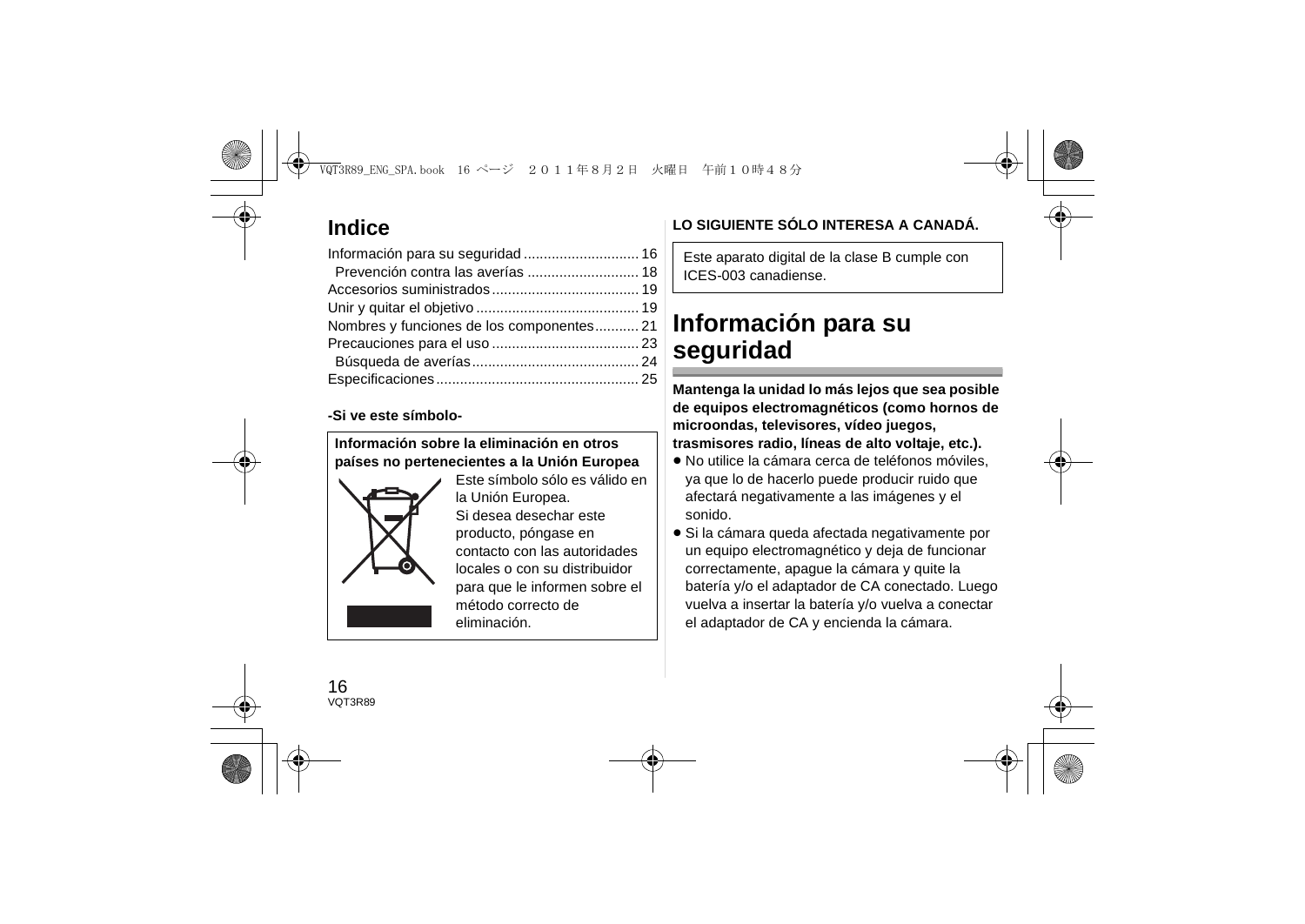El objetivo puede usarse con una cámara digital compatible con el estándar de montaje de objetivos del "Micro Four Thirds™ System".

- ≥ No se puede montar en una cámara con estándar de soporte Four Thirds<sup>™</sup>.
- ≥ Las figuras de la cámara digital en estas instrucciones de funcionamiento muestran la DMC-G3 en concepto de ejemplo.
- ≥ E aspecto y las especificaciones de los productos descritos en este manual pueden diferir de los productos reales que usted ha comprado debido a aumentos sucesivos.
- ≥ El logotipo Micro Four Thirds™ y Micro Four Thirds son marcas comerciales o marcas comerciales registradas de Olympus Imaging Corporation, en Japón, Estados Unidos, la Unión Europea y otros países.
- ≥ El logotipo Four Thirds™ y Four Thirds son marcas comerciales o marcas comerciales registradas de Olympus Imaging Corporation, en Japón, Estados Unidos, la Unión Europea y otros países.
- ≥ G MICRO SYSTEM es un sistema de cámara digital con objetivo intercambiable de LUMIX basado en el estándar Micro Four Thirds System.
- ≥ Los nombres de los sistemas y productos que se mencionan en estas instrucciones generalmente son marcas comerciales registradas o marcas comerciales de los fabricantes que desarrollaron el sistema o producto en cuestión.

## **LO SIGUIENTE SÓLO SE APLICA EN LOS EE. UU.**

#### **Notas FCC:**

Se ensayó este equipo y se comprobó que está de conformidad con los límites de un dispositivo digital de la clase B, de acuerdo con la Parte 15 de las Reglas FCC. Estos límites se han ideado para proporcionar una razonable protección contra las interferencias dañinas en una instalación residencial. Este equipo genera, utiliza y puede radiar energía de frecuencia radio y, por si no se instala y se utiliza de acuerdo con las instrucciones, puede ocasionar interferencia dañina a las comunicaciones radio. Aunque no hay garantía de que no pueda tener lugar interferencia en especiales instalaciones. Si este equipo causa interferencia a la recepción de radio o televisión que pueden determinarse apagando y encendiendo el equipo, se anima al usuario intentar corregir la interferencia tomando una de las medidas a continuación:

- Vuelva a orientar o a colocar la antena receptora.
- Aumente la separación entre el equipo y el receptor
- Conecte el equipo a una toma de un circuito diferente del que está conectado el receptor.
- Llame al concesionario o un técnico experto de radio y televisión para ayuda.

Todo cambio o modificación a este equipo sin autorizar invalidará el título del usuario para hacer funcionar este dispositivo.

Este dispositivo cumple con la Parte 15 de las Reglas FCC. El funcionamiento está sujeto a las dos condiciones a continuación: (1) Este dispositivo podría no causar interferencia dañina y (2) este dispositivo tiene que aceptar toda la interferencia recibida, incluyendo la que puede causar un funcionamiento no deseado.

Parte responsable: Panasonic Corporation of North America One Panasonic Way Secaucus, NJ 07094

Contacto de asistencia:

 Panasonic Consumer Electronics Company Teléfono: 1-800-211-PANA (7262)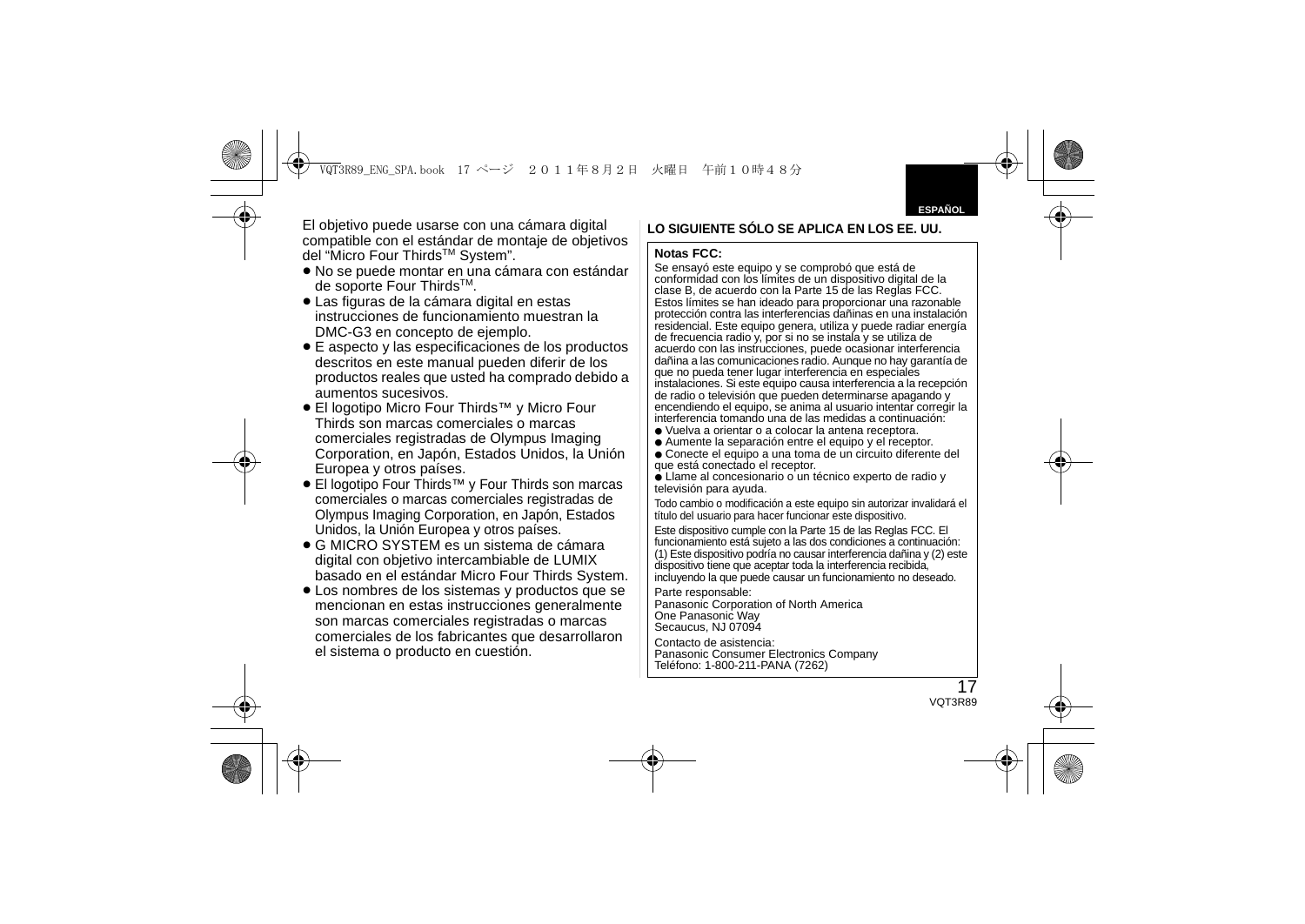#### *Prevención contra las averías*

## ∫**Atención del objetivo**

- ≥ **La arena y el polvo pueden dañar el objetivo. Cuando usa el objetivo en una playa, tenga cuidado de que ni arena ni polvo entren en el interior del objetivo o los terminales, etc.**
- ≥ **Este objetivo no es impermeable. Si caen gotas de agua en el objetivo, límpielo con un paño seco.**
- ≥ No ejerce demasiada presión en el objetivo.
- ≥ Cuando hay suciedad (agua, aceite, huellas dactilares, etc.) en la superficie del objetivo, la imagen puede salir afectada. Limpie ligeramente con un paño blando y seco antes y después de tomar las imágenes.
- ≥ No meta el soporte del objetivo mirando hacia abajo. No deje que se ensucien los punto de contacto  $(1)$ .



## ∫**Acerca de la condensación (Empañamiento del objetivo)**

- ≥ La condensación ocurre cuando se encuentra una diferencia en la temperatura y humedad como se describe abajo. La condensación puede hacer ensuciar el objetivo y producir hongos y un funcionamiento defectuoso, por lo tanto ponga cuidado en las situaciones a continuación:
	- Cuando lleva la cámara en casa desde el aire libre durante un tiempo frío
	- Cuando lleva la cámara dentro de un coche con aire acondicionado
	- Cuando sopla en el objetivo aire frío desde un acondicionador de aire
- En lugares húmedos
- ≥ Para impedir la condensación, meta la cámara en una bolsa de plástico para que se aclimate a la temperatura ambiente. Si ocurre condensación, apague la alimentación y la deje así durante dos horas. Una vez de que la cámara se haya aclimatado a la temperatura ambiente en empañamiento desaparece naturalmente.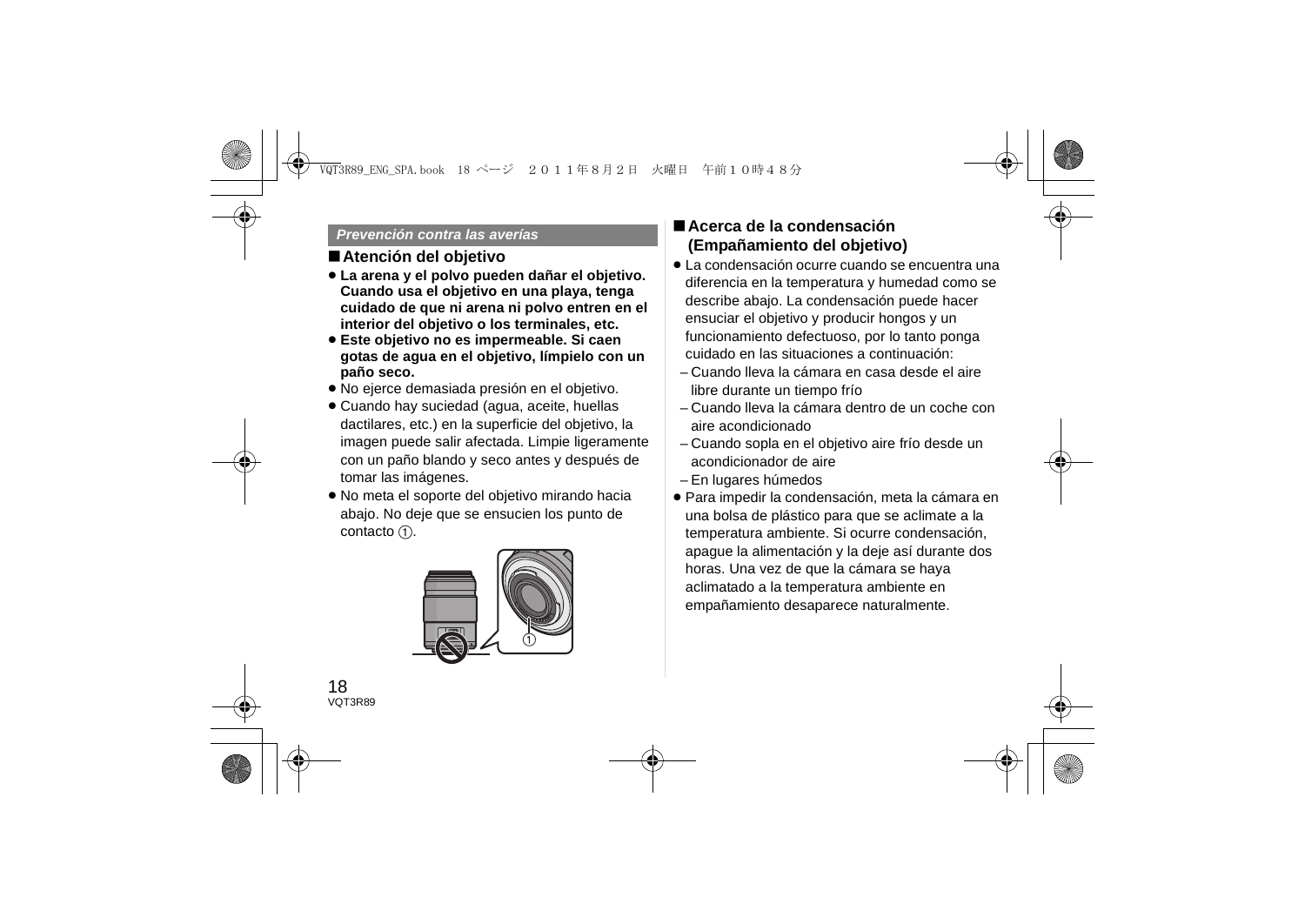# **Accesorios suministrados**

#### **[Controles a realizar cuando va a desembalar la unidad]**

Al quitar la unidad de su embalaje, compruebe que se encuentren la unidad principal y los accesorios suministrados. Además compruebe el aspecto externo y las funciones para verificar que no hayan padecidos daños durante la distribución y el transporte.

Por si encuentra un cualquier problema, antes de usar el producto llame a su comerciante.

Números de productos correctos a partir de agosto de 2011. Pueden estar sujetos a cambio.



- **1**Bolsa de almacenamiento del objetivo
- **2**Visera del objetivo
- **3**Tapa del objetivo
- **4**Tapa trasera del objetivo

(La tapa trasera del objetivo y la tapa del objetivo intercambiable al momento de la compra.)

# **Unir y quitar el objetivo**

- ≥ Se refiera también a las instrucciones de funcionamiento de la cámara para unir y separar el objetivo.
- ∫**Unión del objetivo**
- ≥ Compruebe que la cámara esté apagada.
- **1 Gire la tapa trasera del objetivo para separarla.**
	- A: Tapa trasera del objetivo



**2 Alinee las marcas para ajustar el objetivo** B **(marcas rojas) ubicadas en el cuerpo de la cámara y el mismo objetivo, luego gire éste en la dirección de la flecha hasta que dispare.**



- No presione el botón de liberación de la lente C cuando coloca una lente.
- Como el soporte del objetivo podría salir rayado, no trate de unir el objetivo a la cámara manteniéndolo de ángulo.
- Compruebe que el objetivo esté unido correctamente.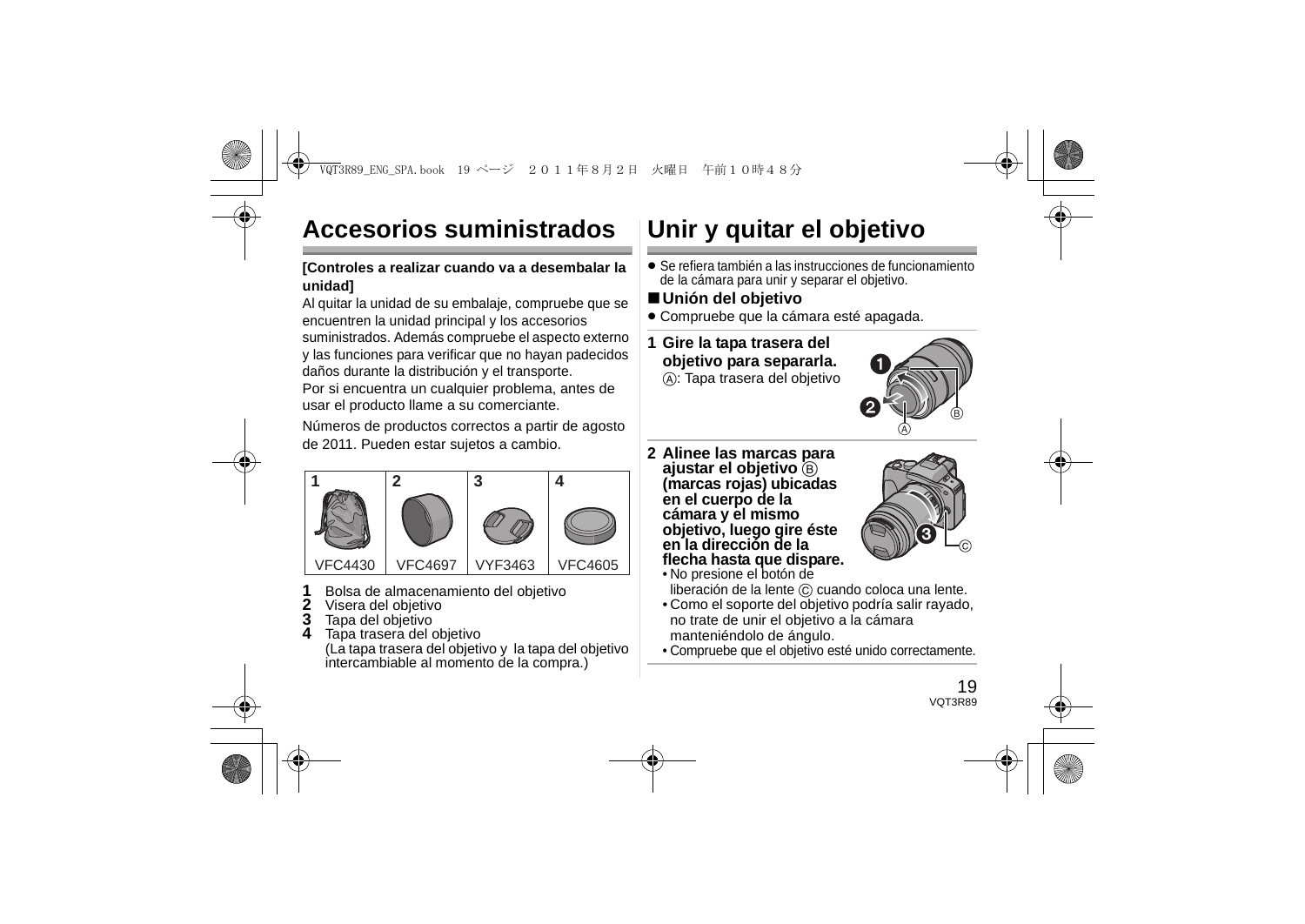## ∫**Separación del objetivo**

≥ Compruebe que la cámara esté apagada.

**Mientras presiona el botón de liberación de la lente** D**, gire la lente hacia la flecha hasta que se detenga y luego retírela.**



- Una la tapa trasera de manera que el punto de contacto del objetivo no salga rayado.
- Una la tapa del cuerpo a la cámara para que ni suciedad ni polvo entren dentro de la unidad principal.

#### ∫**Unir y separar la tapa del objetivo Apriete la tapa de la lente como se muestra en la figura para colocarla o sacarla.**



• Ponga cuidado en no perder la tapa del objetivo.

#### ∫**Unión de la visera del objetivo (Accesorio suministrado)**

**Inserte la visera del objetivo con las partes cortas arriba y abajo, luego gírela en la dirección de la flecha hasta que dispare.**



E: Ajustando hacia la marca

## ∫**Almacenamiento temporal de la visera del objetivo**

- **1 Gire la visera del objetivo en la dirección de la flecha para quitarla.**
- **2 Vuelque la visera del objetivo y, luego, únala de la misma manera que la mostrada anteriormente.**



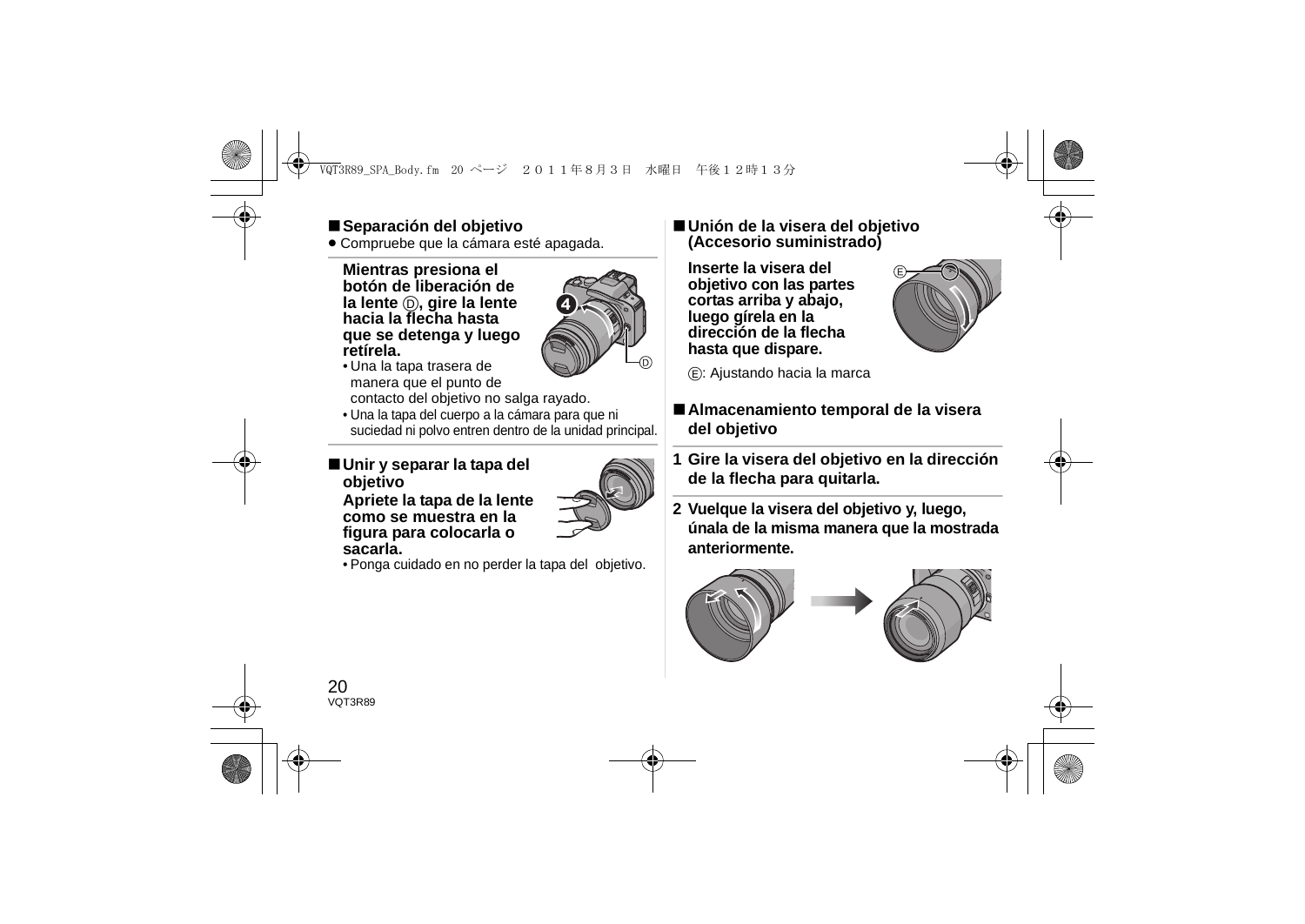- Cuando toma las imágenes con el flash y tiene unida la visera del objetivo, la porción inferior de la pantalla podría ponerse oscura (efecto de viñeteado) y el control del flash podría inhabilitarse debido a que éste podría ser oscurecido por la misma visera. Le recomendamos que quite dicha visera.
- Cuando usa la lámpara de ayuda AF en la oscuridad, quite la visera del objetivo.

## ∫**Unión de los filtros**

- ≥ Puede tener lugar viñeteado si usa 2 o más protectores MC (opcionales: DMW-LMC46), filtros PL (opcionales: DMW-LPL46) o filtros ND (opcionales: DMW-LND46), o bien si usa protectores y/o filtros espesos.
- ≥ Tal vez sea imposible de retirar el filtro si está demasiado apretado, por lo que no debe apretarlo demasiado fuerte.
- ≥ Se puede colocar la tapa del objetivo con el filtro ya colocado.
- ≥ No consigue acoplar un objetivo de conversión o adaptador a este objetivo. Puede usarse un filtro, pero acoplar cualquier otro elemento puede dañar el objetivo.

# **Nombres y funciones de los componentes**



- **1**Superficie del objetivo
- **2**Anillo del enfoque

Ruotare per mettere a fuoco quando si scattano fotografie utilizzando la messa a fuoco manuale.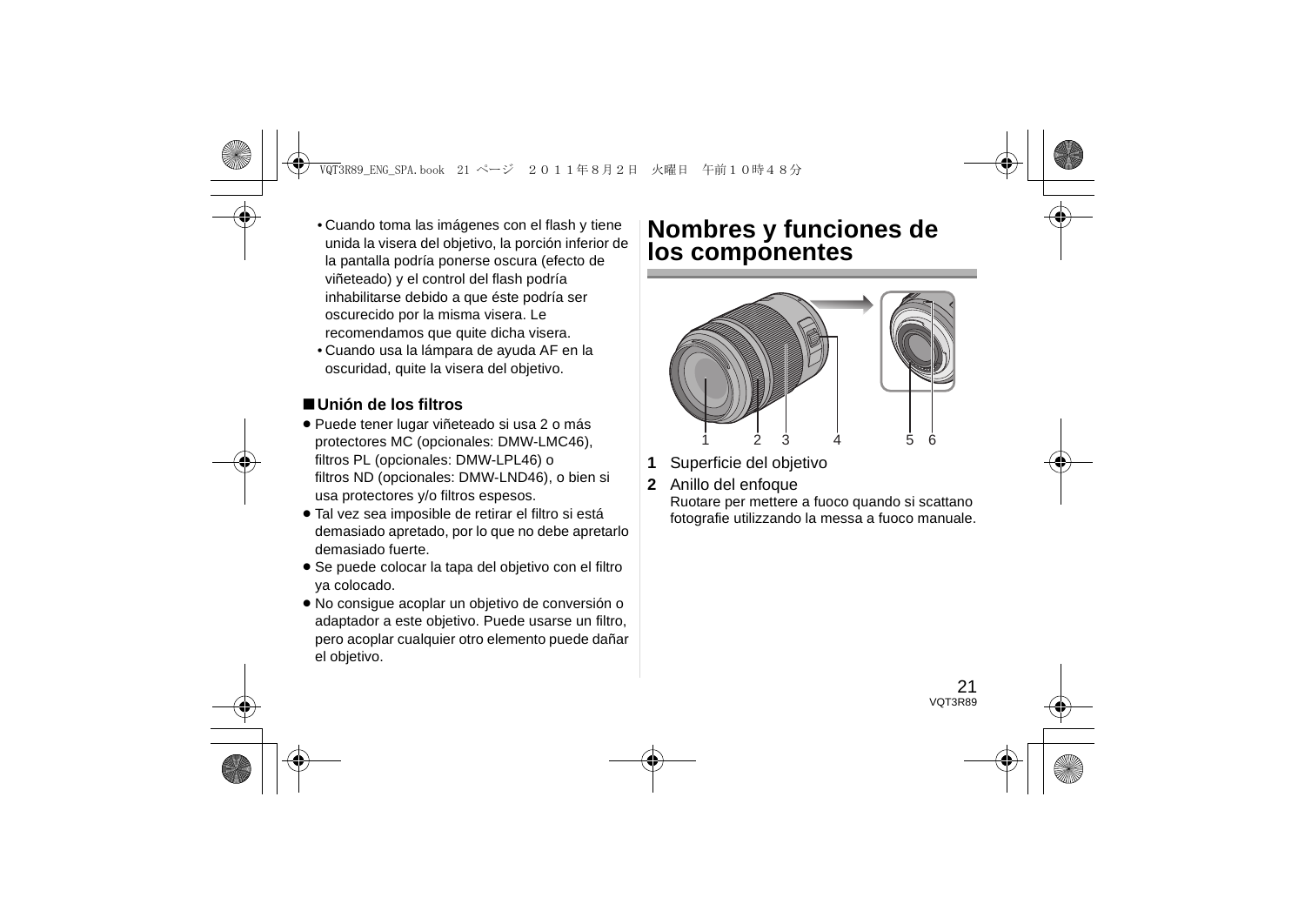**3** Anillo de zoom

Gire el anillo de zoom hacia [T] (lado de teleobjetivo) o [W] (lado del gran angular).

- [T]: Para acercar a los sujetos utilice (Teleobjetivo)
- [W]: Para hacer aparecer los sujetos más distantes utilice (Gran angular)
- La velocidad del zoom varía según la velocidad para girar el anillo.
- **4** Palanca del zoomMueva la palanca del zoom hacia [T] (lado de teleobjetivo) o [W] (lado del gran angular).



W

T

- [T]: Para acercar a los sujetos utilice (Teleobjetivo)
- [W]: Para hacer aparecer los sujetos más distantes utilice (Gran angular)
- La velocidad del zoom varía según el rango sobre el que se mueve la palanca.
- Si saca su dedo de la palanca de zoom durante la operación de zoom mientras graba una imagen en movimiento, se puede grabar el sonido de la operación. Al volver a colocar la palanca en la posición original, muévala suavemente.
- **5**Punto de contacto
- **6**Marca para ajustar el objetivo

## **Nota**

- ≥ La velocidad del zoom puede ser más lenta en la grabación de imágenes en movimiento.
- ≥ Cuando graba usando el flash estando cerca del sujeto, la luz del flash será bloqueada por el objetivo y parte de la imagen puede quedar oscura. Compruebe la distancia desde el sujeto cuando graba.
- ≥ No hay una indicación de la longitud focal de la lente. La longitud focal de la lente se visualiza en la pantalla de la cámara digital cuando se coloca en una cámara digital compatible. La longitud focal no se visualiza en la cámara digital que no es compatible. Para obtener detalles sobre la cámara digital usada, consulte el sitio web. http://panasonic.jp/support/global/cs/dsc/ (Este sitio está en inglés solamente.)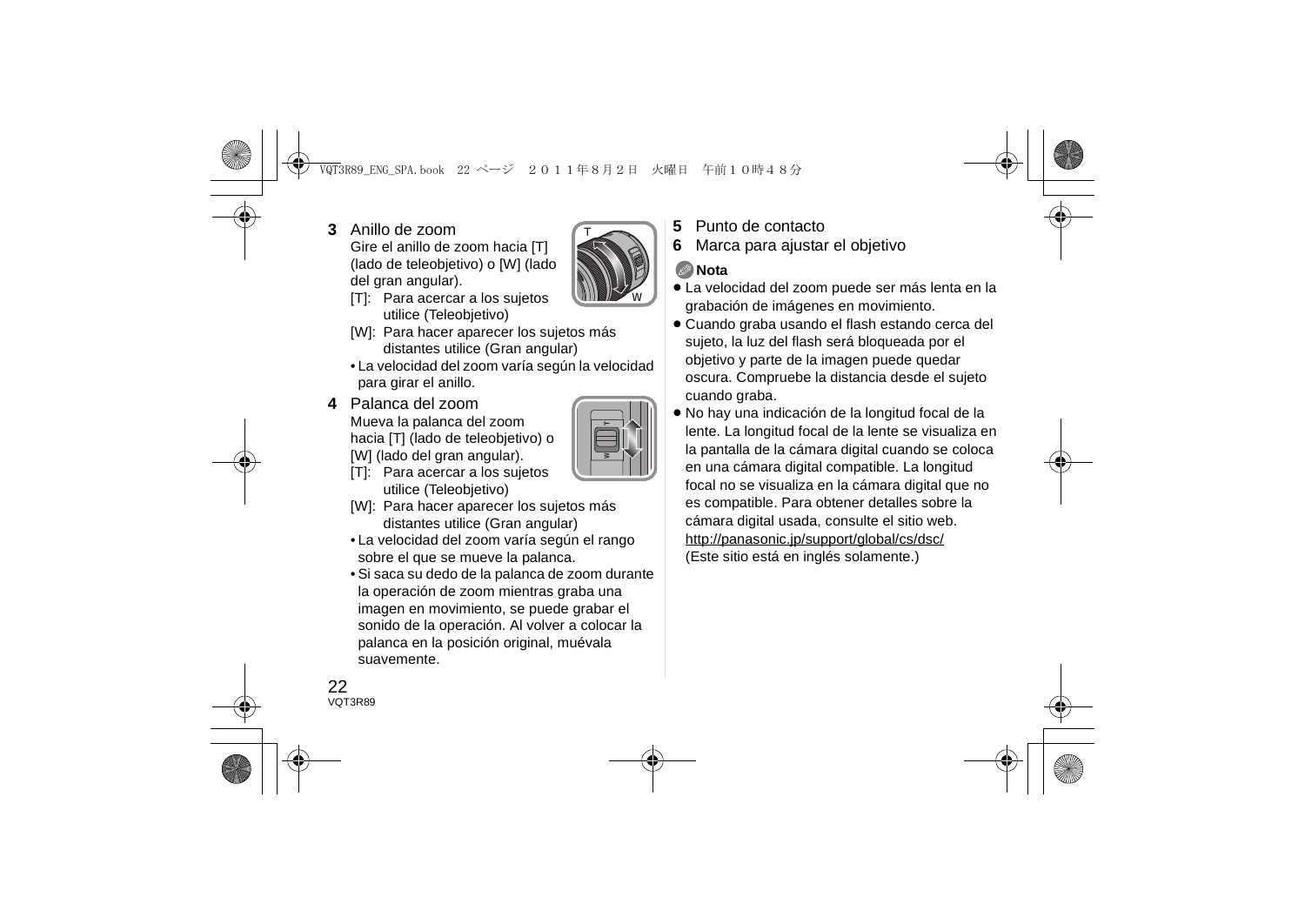# **Precauciones para el uso**

**Tenga cuidado de no hacer caer el objetivo ni le choque contra. Asimismo tenga cuidado de no presionarlo demasiado.**

≥ Tenga cuidado de no hacer caer la bolsa en la que cabe el objetivo. Éste podría dañarse, la cámara podría dejar de funcionar normalmente y las imágenes ya podrían no grabarse.

#### **Cuando usa pesticidas y otras substancias volátiles alrededor de la cámara tenga cuidado de que no entre en el objetivo.**

≥ Si dichas substancias caen en el objetivo, éstas pueden dañarlo o hacer desconchar su barniz.

#### **No transporte la unidad si ésta está todavía unida al cuerpo de la cámara.**

- ≥ De ninguna manera la unidad debe ser usada o almacenada en uno de los siguientes lugares ya que lo de hacerlo podría perjudicarla o producir un funcionamiento defectuoso.
- Bajo la luz directa del sol o bien a lo largo de la costa durante el verano
- En lugares donde haya altas temperaturas o altos niveles de humedad o bien donde sean repentinos los cambios de temperatura y humedad
- En lugares donde haya altas concentraciones de arena, polvo o suciedad
- Donde haya llamas
- Cerca de calefactores, acondicionadores de aire o humedecedores
- Donde el agua puede hacer mojar la unidad
- Donde haya vibraciones
- Dentro de un vehículo
- ≥ Se refiera también a las instrucciones de funcionamiento de la cámara digital.
- ≥ Cuando no ha de ser usada la unidad por un período prolongado, le recomendamos guardar con un desecante (silicagel). El hecho de no hacerlo podría ocasionar una avería causada por el moho etc. Se recomienda que compruebe el funcionamiento de la unidad antes de usarla.
- ≥ No deje el objetivo en contacto con productos de plástico durante largos períodos de tiempo.
- ≥ No toque los contactos eléctricos de la unidad. Lo de hacerlo puede causar avería en la unidad.
- ≥ No desmonte ni modifique la unidad.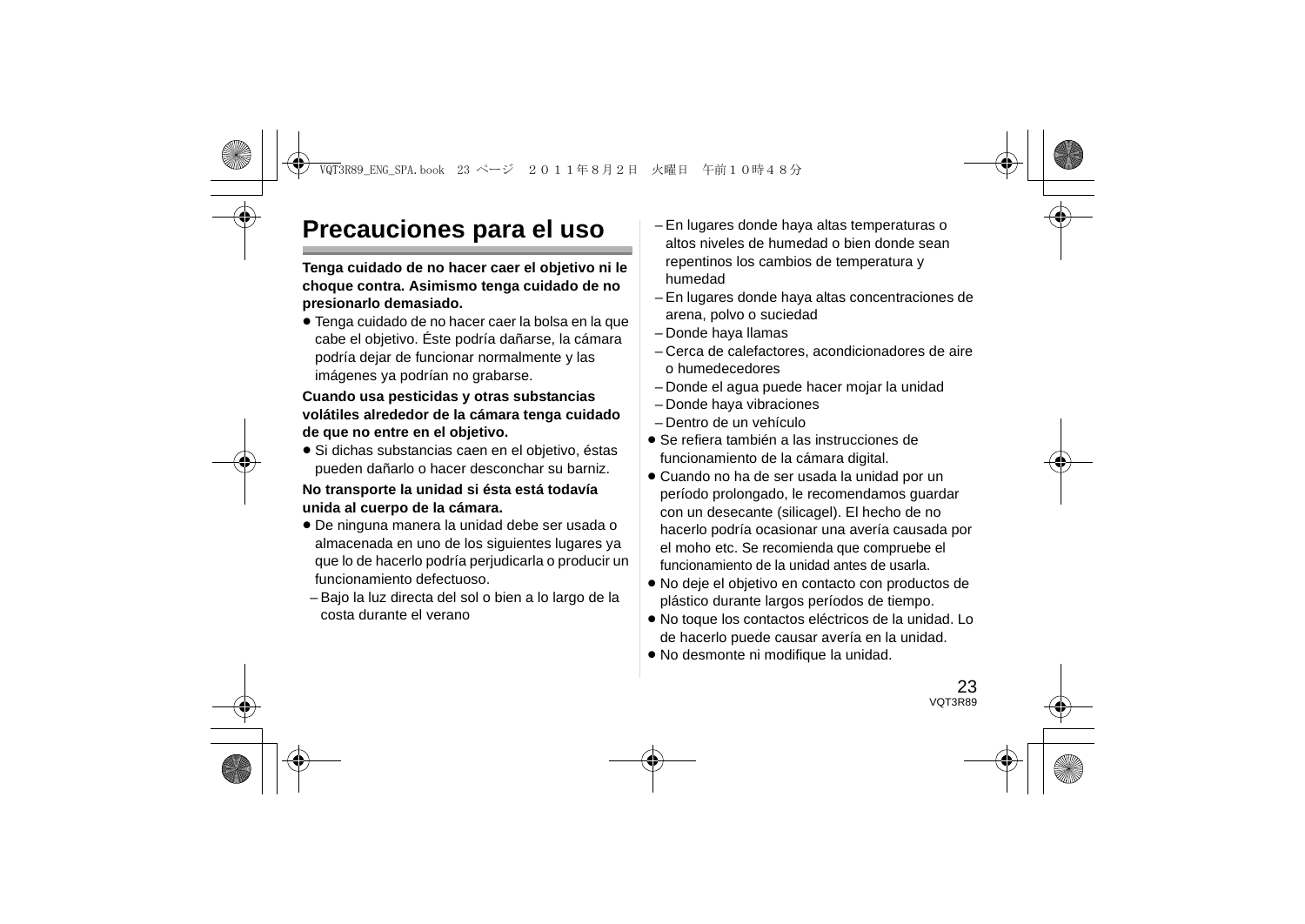**No utilice gasolina, diluyente, alcohol u otros agentes de limpieza parecidos para limpiar la unidad.**

- ≥ El hecho de usar disolventes puede dañar el objetivo y hacer desconchar su barniz.
- ≥ Quite cualquier indicio de polvo o huellas dactilares con un paño blando y seco.
- ≥ Utilice un paño seco para polvo a fin de quitar del anillo del zoom y el del enfoque la suciedad y el polvo.
- ≥ No use detergentes para cocina o un paño tratado químicamente.

#### *Búsqueda de averías*

#### **Se oye un sonido cuando se enciende o se apaga la cámara.**

≥ Éste es el sonido del objetivo o el movimiento de abertura y no es un funcionamiento defectuoso.

**Cuando la lente se coloca en la cámara digital, la función del estabilizador no se puede apagar o la función del estabilizador no funciona.**

- ≥ La función del estabilizador de imagen óptica de esta lente sólo funciona correctamente con las cámaras admitidas.
	- $\rightarrow$  Cuando se usan cámaras Panasonic más antiguas (DMC-GF1, DMC-GH1, DMC-G1), [ESTAB.OR] en el menú del modo [REC] no se puede ajustar en [OFF]. Se recomienda actualizar el firmware de la cámara digital en el siguiente sitio web. http://panasonic.jp/support/global/cs/dsc/download/
	- $\rightarrow$  Al usar este lente con otra marca de cámaras digitales, la función del estabilizador de imagen óptica no funcionará. (A partir de agosto de 2011) Para obtener detalles comuníquese con la empresa correspondiente.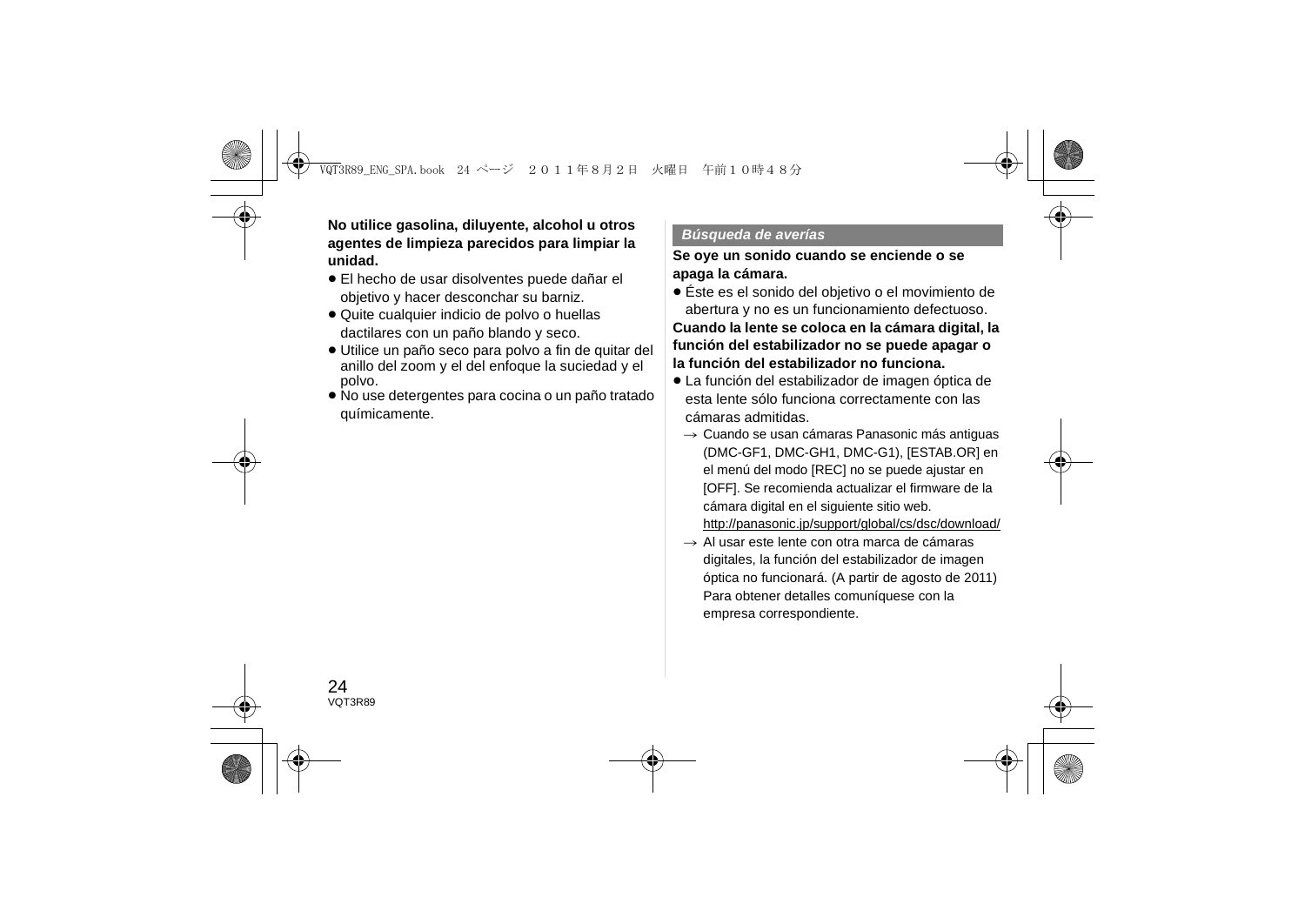#### **ÓPTICA INTERCAMBIABLE PARA CÁMARA DIGITAL"LUMIX G X VARIO PZ 45–175 mm/F4.0–5.6 ASPH./POWER O.I.S."**

| Longitud focal                    | f=45 mm a 175 mm                                                                                                 |
|-----------------------------------|------------------------------------------------------------------------------------------------------------------|
|                                   | (Igual a una cámara de película de 35 mm: de 90 mm a 350 mm)                                                     |
| Tipo de abertura                  | 7 aspas de diafragma/Diafragma de apertura circular                                                              |
| Gama de abertura                  | F4.0 (Granangular) a F5.6 (Teleobjetivo)                                                                         |
| Valor de abertura mínimo          | F <sub>22</sub>                                                                                                  |
| Estructura del objetivo           | 14 elementos en 10 grupos (2 lentes asféricas, 2 lentes ED)                                                      |
| Revestimiento de superficie Nano  | Sí                                                                                                               |
| En la distancia del enfoque       | 0.9 m (2.95 pies) a $\infty$<br>(desde la línea de referencia de la distancia del enfoque)                       |
| Máxima ampliación de la imagen    | $0.2\times$ (Igual a una cámara de película de 35 mm: $0.4\times$ )                                              |
| Estabilizador óptico de la imagen | Disponible                                                                                                       |
| Interruptor [O.I.S.]              | Ninguna<br>(El ajuste de [ESTAB.OR] está hecho en el menú de modo [REC]<br>por las cámaras digitales LUMIX.)     |
| Soporte                           | "Micro Four Thirds Mount"                                                                                        |
| Angulo visual                     | 27° (Granangular) a 7,1° (Teleobjetivo)                                                                          |
| Diámetro del filtro               | 46 mm (1,81 pulgadas)                                                                                            |
| Diámetro máx.                     | Aprox. 61,6 mm (2,43 pulgadas)                                                                                   |
| Longitud total                    | Aprox. 90,0 mm (3,54 pulgadas)<br>(desde la punta del objetivo hasta la base lateral de la montura del objetivo) |
| Peso                              | Aprox. 210 g (0,463 lb)                                                                                          |